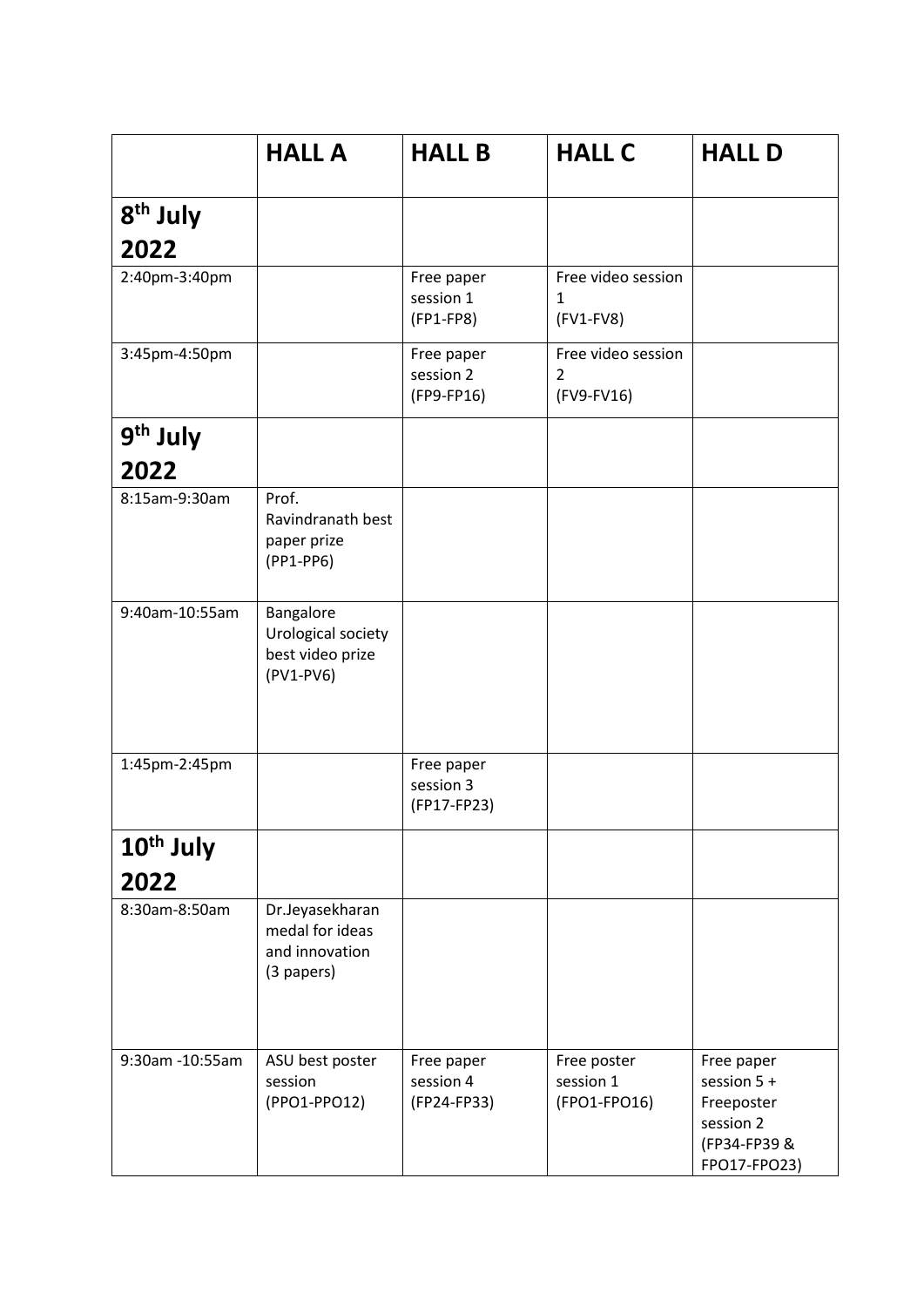### IDEAS AND INNOVATIONS

| S              | <b>TITLE</b>              | <b>AUTHOR</b>  | <b>INSTITUTE</b>         | <b>CONTACT</b>          |
|----------------|---------------------------|----------------|--------------------------|-------------------------|
| N              |                           |                |                          |                         |
| 0              |                           |                |                          |                         |
| $\mathbf{1}$   | RIRS: AS A                | DR. GRIFFIN    | Saveetha medical         | auriliusgriffin@gmail.c |
|                | <b>MODALITY FOR</b>       |                | college, Chennai         | om                      |
|                | <b>TRATING</b>            |                |                          |                         |
|                | NEPHROCUTANEOU            |                |                          |                         |
|                | S FISTULA                 |                |                          |                         |
| $\overline{2}$ | <b>COST EFFECTIVE</b>     | DR. SENTHIL K, | HINDUSTHAN HOSPITALS     | uroram@gmail.com        |
|                | <b>NOVEL IDEA FOR</b>     | DR.            |                          |                         |
|                | <b>CONTINUOUS</b>         | RAMALINGAM     |                          | 9442228284              |
|                | <b>IRRIGATION IN TURP</b> | M, DR.         |                          |                         |
|                |                           | SIVASANKARA    |                          |                         |
|                |                           | N N            |                          |                         |
| 3              | A COMPARATIVE,            | DR. PABITRA    | <b>GOVT MEDICAL</b>      | ray.pabitra@gmail.co    |
|                | <b>OBSERVATIONAL</b>      | ROY, DR. S     | COLLEGE,                 | m                       |
|                | <b>STUDY BETWEEN</b>      | VASUDEVAN      | <b>THIRUVANANTHAPURA</b> |                         |
|                | SINGLE SHOT AND           |                | M                        | 8902464560              |
|                | SEQUENTIAL                |                |                          |                         |
|                | <b>DILATATION</b>         |                |                          |                         |
|                | <b>TECHNIQUE FOR</b>      |                |                          |                         |
|                | <b>ACCESS IN PCNL</b>     |                |                          |                         |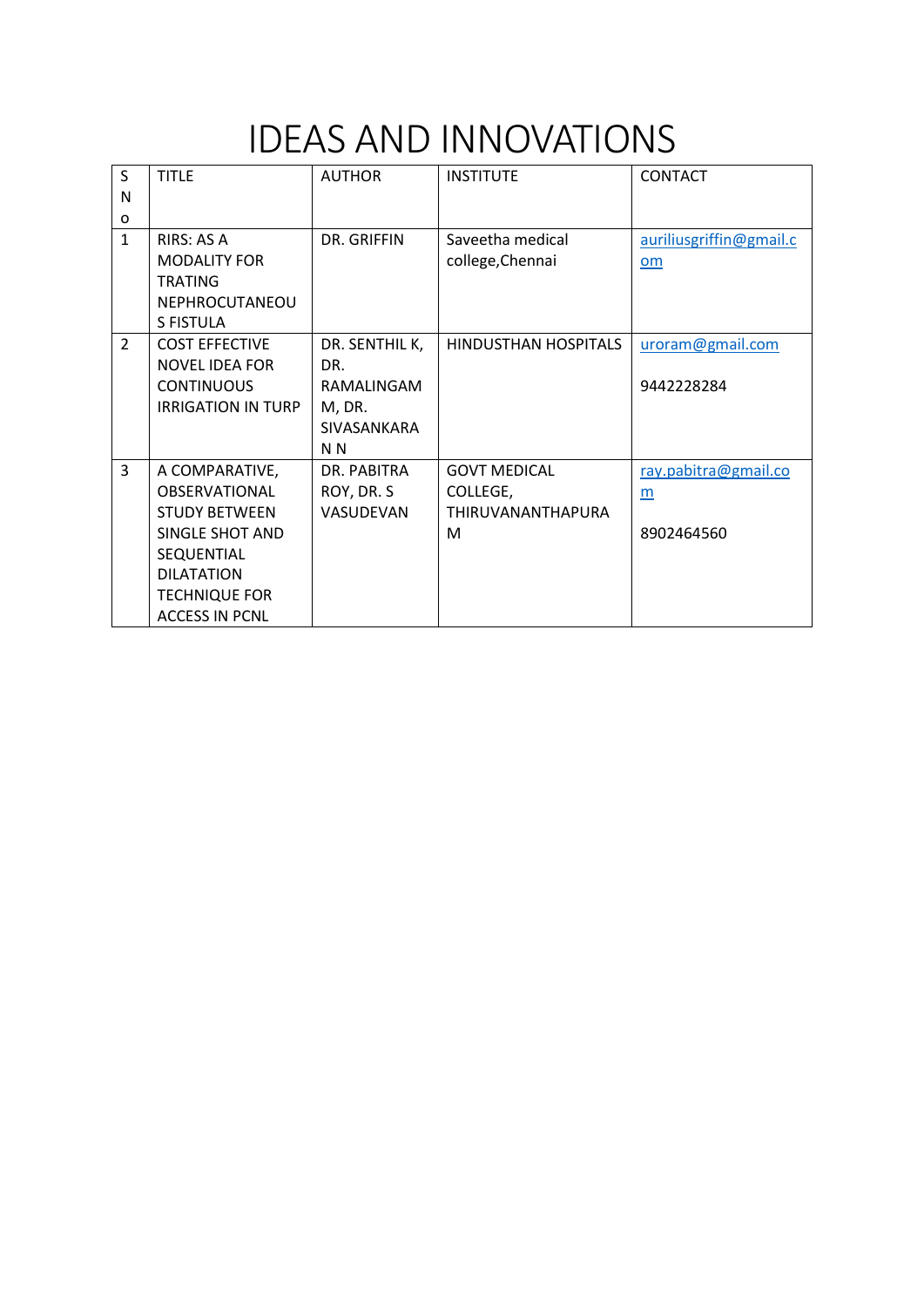#### PRIZE PAPERS

| S<br>N   | <b>TITLE</b>                                                                                                                                                                                                                                 | <b>AUTHOR</b>                                                                                                                                        | <b>INSTITUTE</b>                                                                                   | CONTACT                                      |
|----------|----------------------------------------------------------------------------------------------------------------------------------------------------------------------------------------------------------------------------------------------|------------------------------------------------------------------------------------------------------------------------------------------------------|----------------------------------------------------------------------------------------------------|----------------------------------------------|
| o        |                                                                                                                                                                                                                                              |                                                                                                                                                      |                                                                                                    |                                              |
| PP<br>1. | <b>ASSESSMENT</b><br><b>OF SEMEN</b><br><b>PARAMETER</b><br><b>SAND</b><br><b>SPERM DNA</b><br><b>FRAGMENTA</b><br><b>TION</b><br><b>FOLLOWING</b><br><b>MICROSCOPI</b><br>C<br><b>VARICOCELE</b><br><b>CTOMY:</b><br>A<br><b>PROSPECTIV</b> | DR.YALAVARTHI<br>PAVAN GANESH,<br><b>DR.TARUN DILIP</b><br>JAVALI,<br>DR.MANASA.T,<br>DR.SANDEEP.P,<br>DR.PRASAD<br>MYLARAPPA,<br><b>DR.RAMESH D</b> | M <sub>S</sub><br><b>RAMIAH</b><br><b>MEDICAL</b><br><b>COLLEGE</b>                                | 9597878860<br>PGYALAVARTHI@GMAIL<br>.COM     |
|          | <b>E SINGLE</b><br><b>CENTRE</b><br><b>EXPERIENCE</b>                                                                                                                                                                                        |                                                                                                                                                      |                                                                                                    |                                              |
| PP<br>2. | <b>AUGMENTAT</b><br><b>ION</b><br><b>URETHROPL</b><br><b>ASTY FOR</b><br><b>COMPLEX</b><br><b>URETHRAL</b><br><b>STRICTURES</b><br><b>FOLLOWING</b><br>PERI-<br><b>URETHRAL</b><br><b>ABSCESS:</b><br><b>VARIOUS</b><br><b>SURGICAL</b>      | DR.PRASHANT A<br>NANAVATI,<br>Mallikarjuna C,<br>Bhavatej Enganti                                                                                    | <b>ASIAN</b><br><b>INSTITUE</b><br><b>OF</b><br><b>NEPHROLO</b><br><b>GY AND</b><br><b>UROLOGY</b> | 9426387307<br>248GANESH@GMAIL.C<br><b>OM</b> |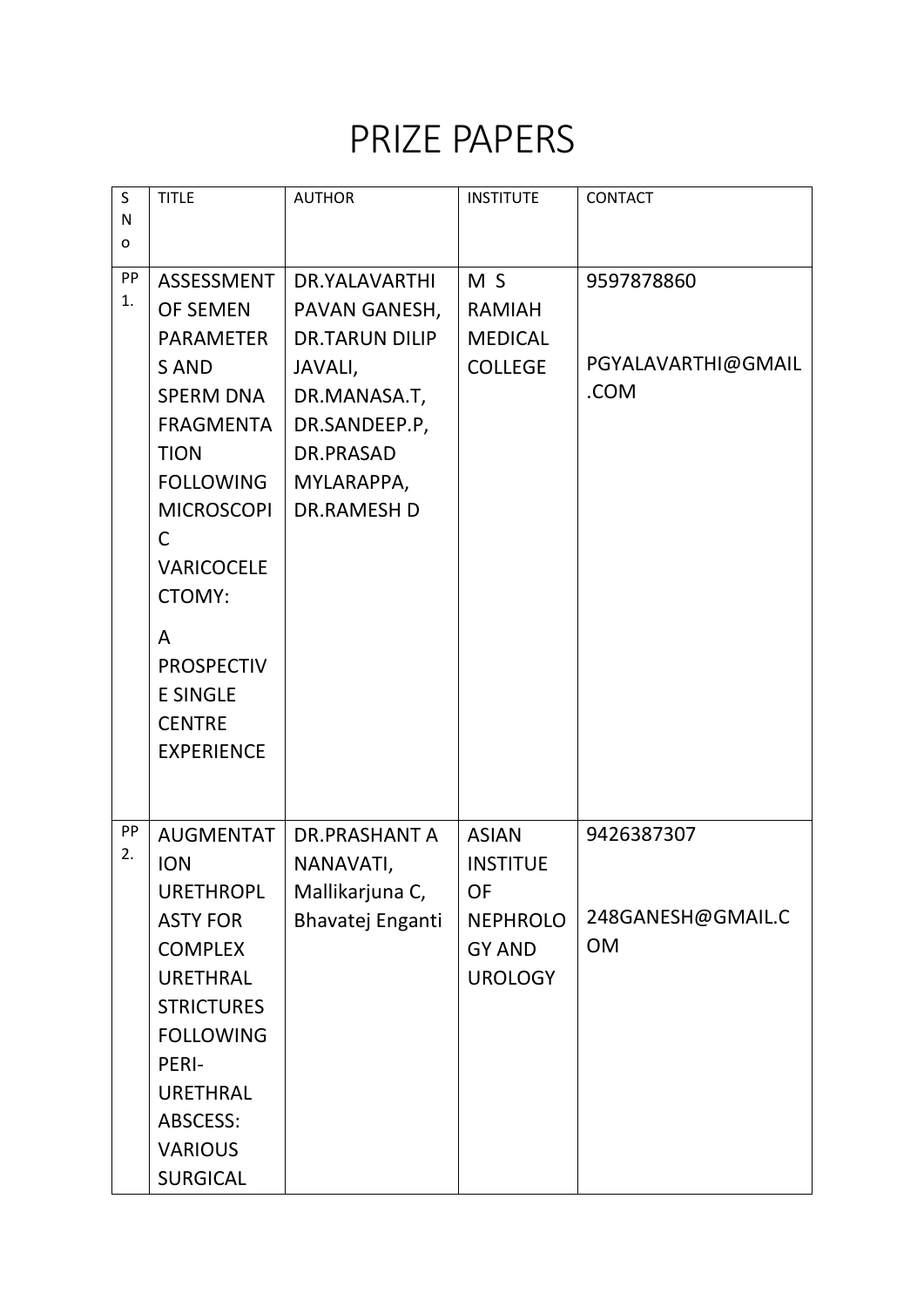|          | <b>TECHNIQUES</b><br><b>WITH</b><br><b>TISSUES - A</b><br><b>SINGLE</b><br><b>CENTRE</b><br><b>EXPERIENCE</b>                                                                                                                                                            |                                                                                                                                              |                                                                                                  |                                                |
|----------|--------------------------------------------------------------------------------------------------------------------------------------------------------------------------------------------------------------------------------------------------------------------------|----------------------------------------------------------------------------------------------------------------------------------------------|--------------------------------------------------------------------------------------------------|------------------------------------------------|
| PP<br>3. | <b>MANAGEME</b><br>NT OF<br><b>BULBAR</b><br><b>URETHRAL</b><br><b>ISCHEMIC</b><br><b>NECROSIS</b><br><b>FOLLOWING</b><br><b>PELVIC</b><br><b>FRACTURE</b><br><b>URETHRAL</b><br><b>INJURY</b><br><b>REPAIR-A</b><br><b>SINGLE</b><br><b>CENTER</b><br><b>EXPERIENCE</b> | <b>DR LAXMAN</b><br><b>BARUPATHI,</b><br>SURESHVEDALA,<br><b>KRISHNASUMAN</b><br>ТНТНОТА,<br>SRINIVASARAOGI<br>DUTURI, K S N<br><b>CHARY</b> | <b>NRI</b><br><b>ACADEMY</b><br><b>OF</b><br><b>SCIENCES,</b><br><b>ANDHRA</b><br><b>PRADESH</b> | 9963331619<br>BARUPATI.LAXMAN@G<br>MAIL.COM    |
| PP<br>4. | <b>KIDNEY</b><br>ANSPLANT<br>DM ELDERLY<br><b>NORS: OUR</b><br>PERIENCE                                                                                                                                                                                                  | DR.MALLESH<br>PAWAR, GUTTA<br><b>SRINIVAS</b>                                                                                                | <b>STAR</b><br><b>HOSPITALS</b><br><b>HYDERABA</b><br>D                                          | 7795673738<br>MALLESHPAWAR@GMA<br>IL.COM       |
| PP<br>5. | <b>RIRS FOR</b><br><b>DIABETIC</b><br><b>PAPILLARY</b><br><b>NECROSIS-A</b><br><b>RETROSPECT</b><br><b>IVE</b><br><b>MULTICENTR</b><br><b>IC ANALYSIS</b>                                                                                                                | DR.KARTHICKEYA<br>N NAGANATHAN,<br>Vikram<br>Sridharan, Govind<br>arajan<br>Ramalingam, Mah<br>eswaran<br>Shanmugam, Vino                    | <b>SRI</b><br><b>PADHUKA</b><br><b>SPECIALITY</b><br>HOSPITAL,<br><b>TRICHY</b>                  | 9894415605<br>DRKARTHICKNAGANS@<br>YAHOO.CO.IN |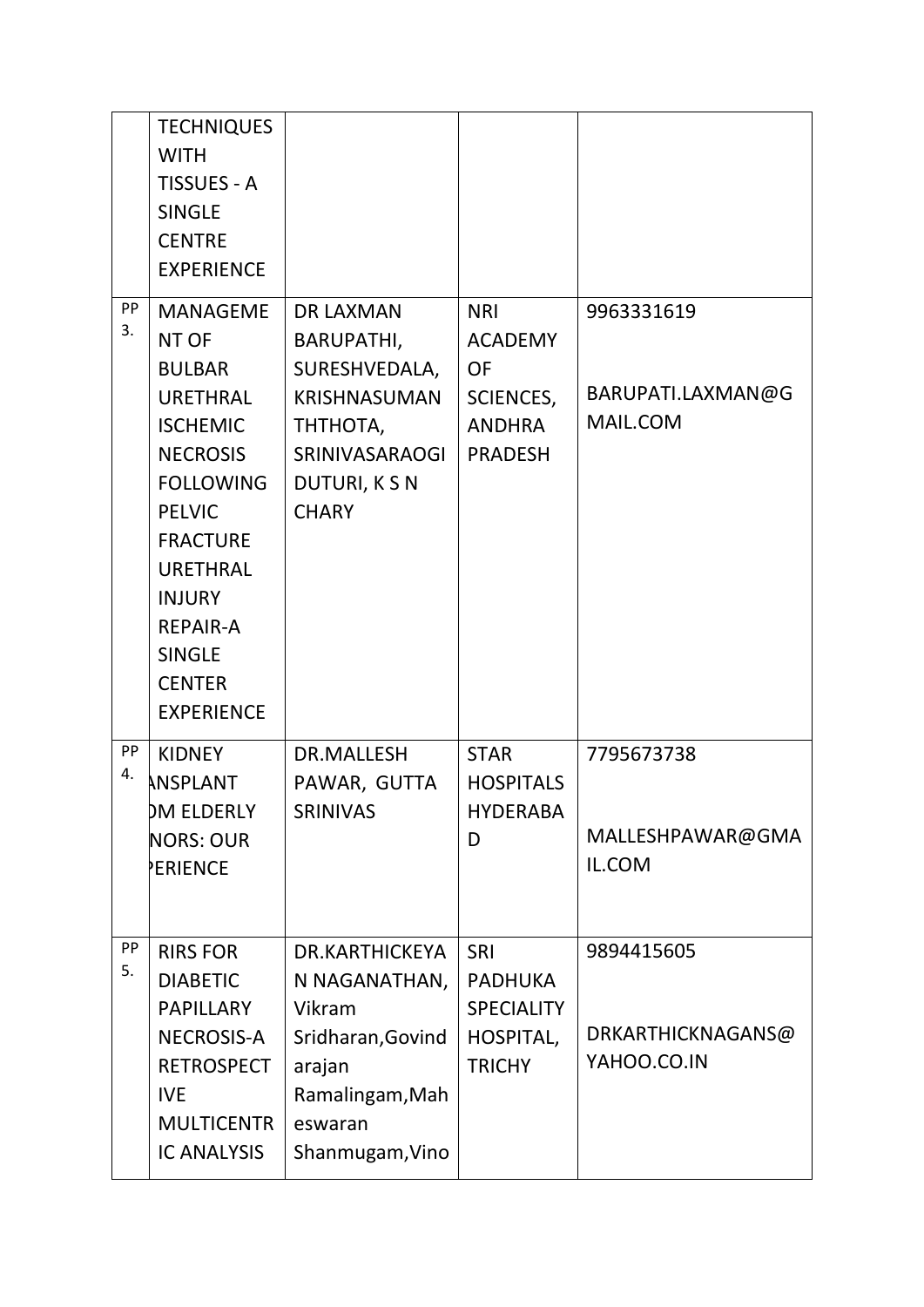|          |                                                                                                                                                                                                                                                                                                                                                         | dh<br>Khanna, Suresh<br>Durairaj                                                         |                                                                     |                                     |
|----------|---------------------------------------------------------------------------------------------------------------------------------------------------------------------------------------------------------------------------------------------------------------------------------------------------------------------------------------------------------|------------------------------------------------------------------------------------------|---------------------------------------------------------------------|-------------------------------------|
| PP<br>6. | <b>DO BARBED</b><br><b>SUTURES</b><br><b>MAKE A</b><br><b>DIFFERENCE</b><br>IN<br><b>LAPAROSCO</b><br><b>PIC</b><br>PYELOPLAST<br><b>Y? A SINGLE</b><br><b>CENTRE</b><br><b>EXPERIENCE</b><br><b>COMPARING</b><br>V-LOCTM<br><b>AND VICRYL</b><br><b>FOR ADULT</b><br>PELVI-<br><b>URETERIC</b><br><b>JUNCTION</b><br><b>OBSTRUCTIO</b><br>$\mathsf{N}$ | <b>DR VARUNG</b><br>HULIGOL, DR<br>TARUN D JAVALI,<br>DR MANASA T,<br><b>DR D RAMESH</b> | M <sub>S</sub><br><b>RAMIAH</b><br><b>MEDICAL</b><br><b>COLLEGE</b> | 9845155597<br>VARUNGH@GMAIL.CO<br>M |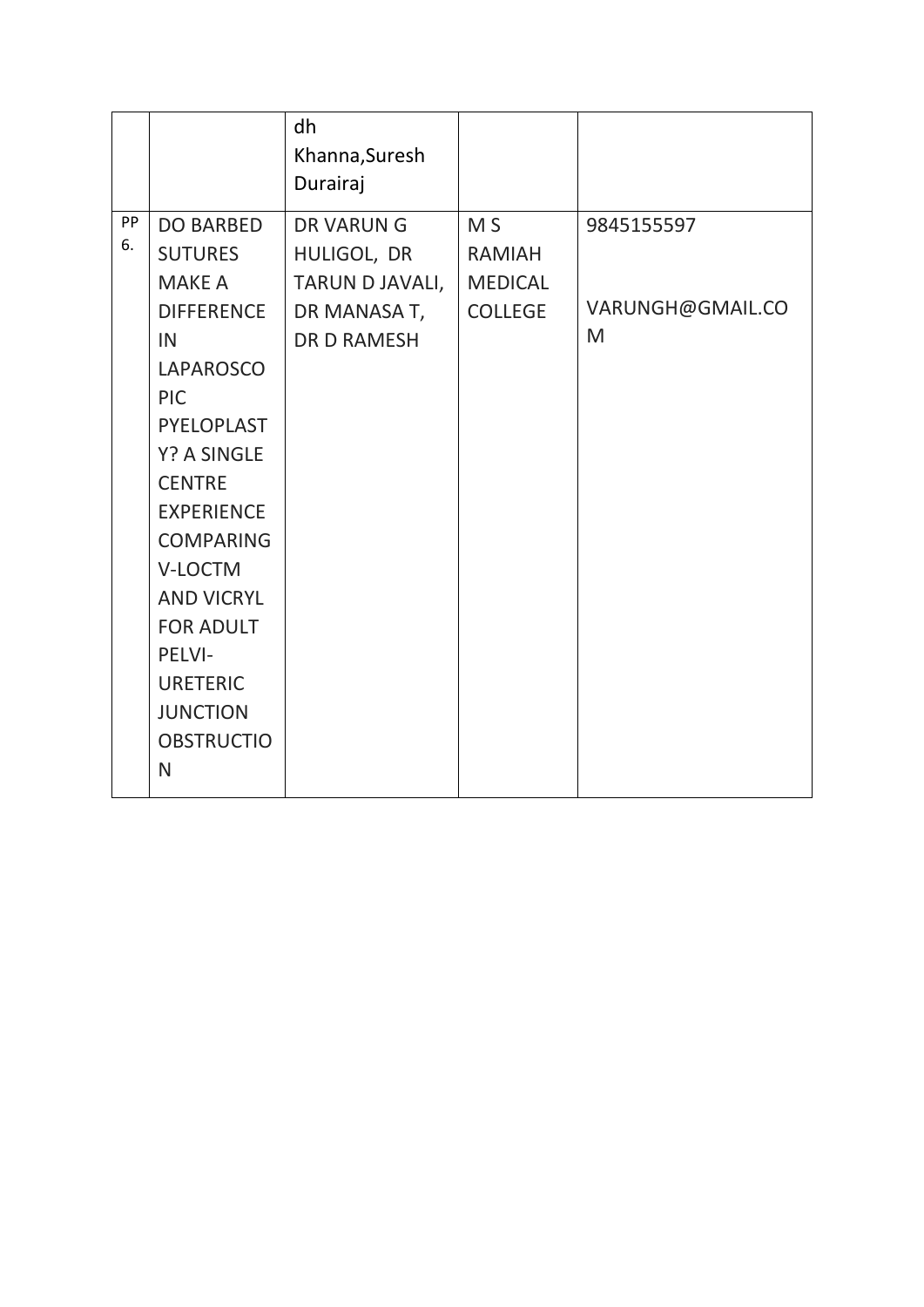# PRIZE POSTER

| S No               | <b>TITLE</b>                                                                                                                                                                 | <b>AUTHOR</b>                                                                                                       | <b>INSTITUTE</b>              | <b>CONTACT</b>                                  |
|--------------------|------------------------------------------------------------------------------------------------------------------------------------------------------------------------------|---------------------------------------------------------------------------------------------------------------------|-------------------------------|-------------------------------------------------|
| PPO1.              | <b>MANAGEMENT OF</b><br><b>WUNDERLICH</b><br><b>SYNDROME BY</b><br>LAPAROSCOPIC<br><b>PARTIAL</b><br>NEPHRECTOMY: A<br><b>CASE SERIES</b>                                    | DR.AMISH WANI,<br>Mallikarjuna. C,<br>Ghouse SM,<br>Mohammed Taif,<br>Rajesh Adapala,<br>Likhiteshwar               | AINU,<br><b>HYDERABAD</b>     | amishwani@gmail.com<br>9888376164<br>9569096164 |
| PPO <sub>2</sub> . | ROBOT-ASSISTED<br><b>COMPLEX URINARY</b><br><b>TRACT</b><br><b>RECONSTRUCTION</b><br><b>USING INTESTINAL</b><br><b>SEGMENTS:</b><br><b>REDEFINING THE</b><br><b>PARADIGM</b> | DR SWAPNIL SINGH<br>KUSHWAHA,<br>Sidhartha Kalra,<br>Sreerag K S,<br>Manikandan R,<br>Dorairajan LN,<br>Mujahid Ali | JIPMER,<br><b>PONDICHERRY</b> | Kushwaha.swapnil@gmail.com<br>88025786774       |
| PPO3.              | <b>MIGRATION OF</b><br><b>INGESTED FOREIGN</b><br><b>BODY</b><br><b>MASQUERADING AS</b><br>A BLADDER<br>MALIGNANCY-A<br><b>CASE REPORT</b>                                   | K. G. Jyothi<br>Swaroop, Prashant<br>A. Nanavati, Darga<br>Shanti, Amish J.<br>Wani, S M Ghouse,<br>Mallikarjuna C  | AINU,<br><b>HYDERABAD</b>     | dr.swaroop1@gmail.com<br>8884298070             |
| PPO4.              | NON-SKENE, NON-<br><b>INTESTINAL</b><br>ADENOCARCINOMA<br><b>OF FEMALE</b><br><b>URETHRA: FIRST</b><br><b>CASE REPORT</b>                                                    | DR.ANKITKUMAR<br>SHARMA, Dr. P. B.<br>Barani Kumar, Dr.<br>Sangita Mehta                                            | KMCH,<br>COIMBATORE           | dr.ankitkumarsharma@gmail.co<br>m<br>8369620724 |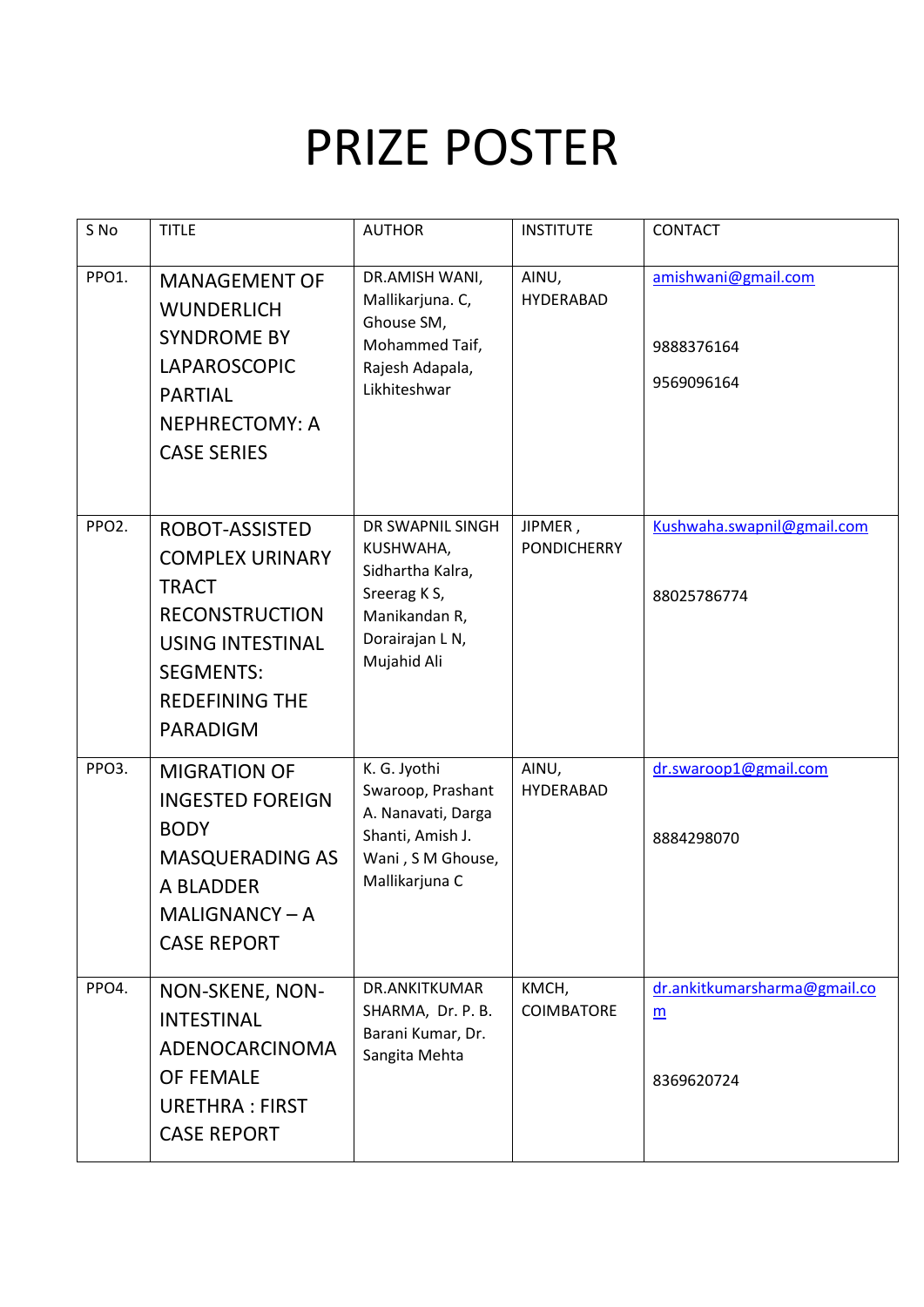| PPO5. | <b>STAGE</b><br><b>SINGLE</b><br><b>SUBSTITUTION</b><br><b>URETHROPLASTY</b><br><b>NON</b><br><b>FOR</b><br><b>HYPOSPADIAS</b><br><b>STRICTURE</b><br>URETHRAL<br><b>DISEASE</b><br><b>PAEDIATRIC</b><br>IN<br>POPULATION. | DR DHRUVA G<br>PRAKASH, DR<br><b>TARUN JAVALI</b>                                                                                                            | <b>MS RAMAIAH</b><br><b>MEDICAL</b><br>COLLEGE,<br>BENGALURU   | dhruvagprakash@gmail.com<br>9986000009   |
|-------|----------------------------------------------------------------------------------------------------------------------------------------------------------------------------------------------------------------------------|--------------------------------------------------------------------------------------------------------------------------------------------------------------|----------------------------------------------------------------|------------------------------------------|
| PPO6. | CASE<br><b>OF</b><br>A RARE<br><b>SITE</b><br><b>PORT</b><br><b>RECURRENCE</b><br>IN<br><b>CELL</b><br><b>RENAL</b><br><b>CARCINOMA</b><br><b>FOLLOWING</b><br>LAPAROSCOPIC<br><b>RADICAL</b><br><b>NEPHRECTOMY</b>        | DR.VIVEK<br>TARIGOPULA, Dr.<br>Rohith G, Dr.<br>Prasant Nayak, Dr.<br>Swarnendu Mandal,<br>Dr. Manoj Kumar<br>Das, Dr. Sambit<br>Tripathy                    | AIIMS,<br><b>BHUBANESWAR</b>                                   | vivektarigopula@gmail.com<br>8297748337  |
| PPO7. | <b>QUADRUPLE</b><br><b>TUMOUR IN THE</b><br><b>URINARY SYSTEM: A</b><br><b>CASE REPORT</b>                                                                                                                                 | DR.ASIF IQBAL I K,<br>Manikandan M,<br>Shanmughadas K.V,<br>Rajeevan A.T,<br>Dineshan K.M,<br>Venugopalan A.V                                                | <b>GOVT MEDICAL</b><br>COLLEGE,<br><b>KOZHIKODE</b>            | asifiqbalurology@gmail.com<br>7736640083 |
| PPO8. | <b>POST TRANSPLANT</b><br><b>URINARY LEAK-THE</b><br>PERENNIAL<br><b>ACHILLES HEEL IN</b><br><b>RENAL TRANSPLANT</b><br><b>SURGERY</b>                                                                                     | DR.DHINESHKUMA<br>R P, PROF DR JVS<br>PRAKASH, PROF DR<br>THIRUVARUL, DR<br><b>VETRICHANDER, DR</b><br>ARASI, DR<br>ARUNKUMAR<br>PARANJOTHI, DR<br>NATARAJAN | <b>STANLEY</b><br><b>MEDICAL</b><br>COLLEGE,<br><b>CHENNAI</b> | dhinsmbbs92@gmail.com<br>9629139282      |
| PPO9. | <b>JEJUNAL</b><br>PERFORATION - A<br><b>RARE</b>                                                                                                                                                                           | Dr.B.Jawahar,<br>Dr.V.Surya<br>Prakash, Dr.<br>Seshu Mohan,                                                                                                  | YASHODA<br><b>SUPER</b><br><b>SPECIALITY</b>                   | drjburo@gmail.com<br>8374579800          |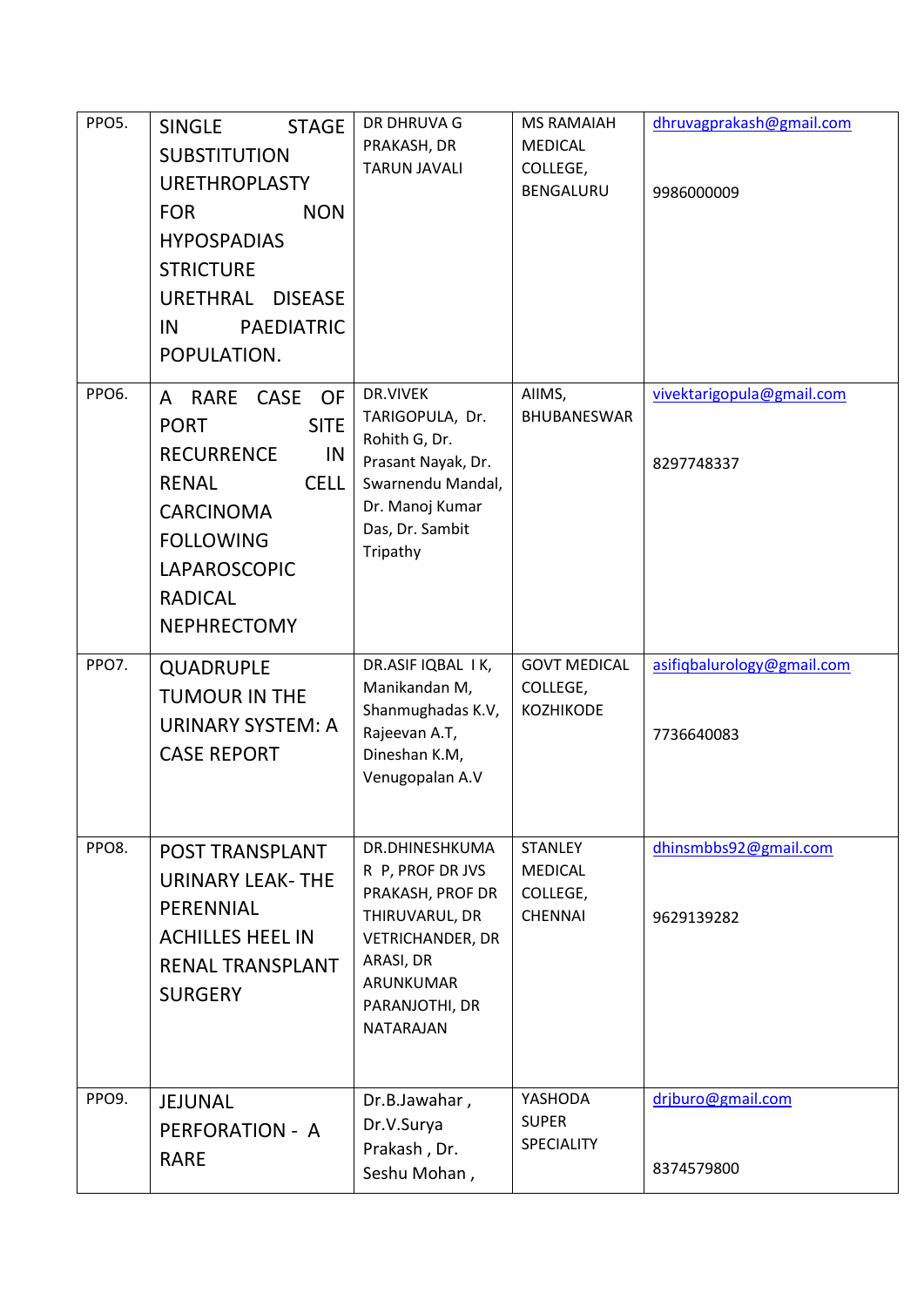|        | <b>COMPLICATION OF</b><br><b>SUPINE PCNL: CASE</b><br><b>REPORT</b>                                                                                                                           | Dr.Venkat, Dr.<br>Datta Prasad                                                            | HOSPITALS,<br><b>HYDERABAD</b>                                          |                                      |
|--------|-----------------------------------------------------------------------------------------------------------------------------------------------------------------------------------------------|-------------------------------------------------------------------------------------------|-------------------------------------------------------------------------|--------------------------------------|
| PPO10. | <b>B/L RENAL</b><br><b>MUCORMYCOSIS</b><br>POST COVID 19<br><b>INFECTION IN A</b><br><b>CASE OF 8 YR OLD</b><br>CHILD - A CASE<br><b>SCENERIO</b>                                             | Dr.B.Jawahar,<br>Dr.V.Suryaprakash,<br>Dr. K.SeshuMohan,<br>Dr.Venkat, Dr.Datta<br>prasad | YASHODA<br><b>SUPER</b><br>SPECIALITY<br>HOSPITALS,<br><b>HYDERABAD</b> | drjburo@gmail.com<br>8374579800      |
| PPO11. | <b>COVID ASSOCIATED</b><br><b>CYSTITIS</b><br><b>PROGRESSING TO</b><br><b>SPONTANEOUS</b><br><b>BLADDER RUPTURE</b><br><b>IN SEVERE COVID-19</b><br><b>INFECTION: A CASE</b><br><b>REPORT</b> | Dr. JAYANTH DH,<br>Dr. HARIS CH, Dr.<br><b>FREDRICK PAUL</b>                              | <b>GOVT MEDICAL</b><br>COLLEGE,<br>KOTTAYAM                             | Jayanth.dh@gmail.com<br>9538170934   |
| PPO12. | <b>AN UNUSUAL</b><br><b>PRESENTATION OF</b><br><b>PROSTATIC ABSCESS</b><br><b>IN AN</b><br><b>UNCONTROLLED</b><br><b>DIABETIC PATIENT</b>                                                     | DR.SIVASANKARAN,<br>Dr. Senthil, Dr.<br>Ramalingam                                        | <b>HINDUSTAN</b><br>HOSPITAL,<br><b>COIMBATORE</b>                      | sivanurology@gmail.com<br>8825906650 |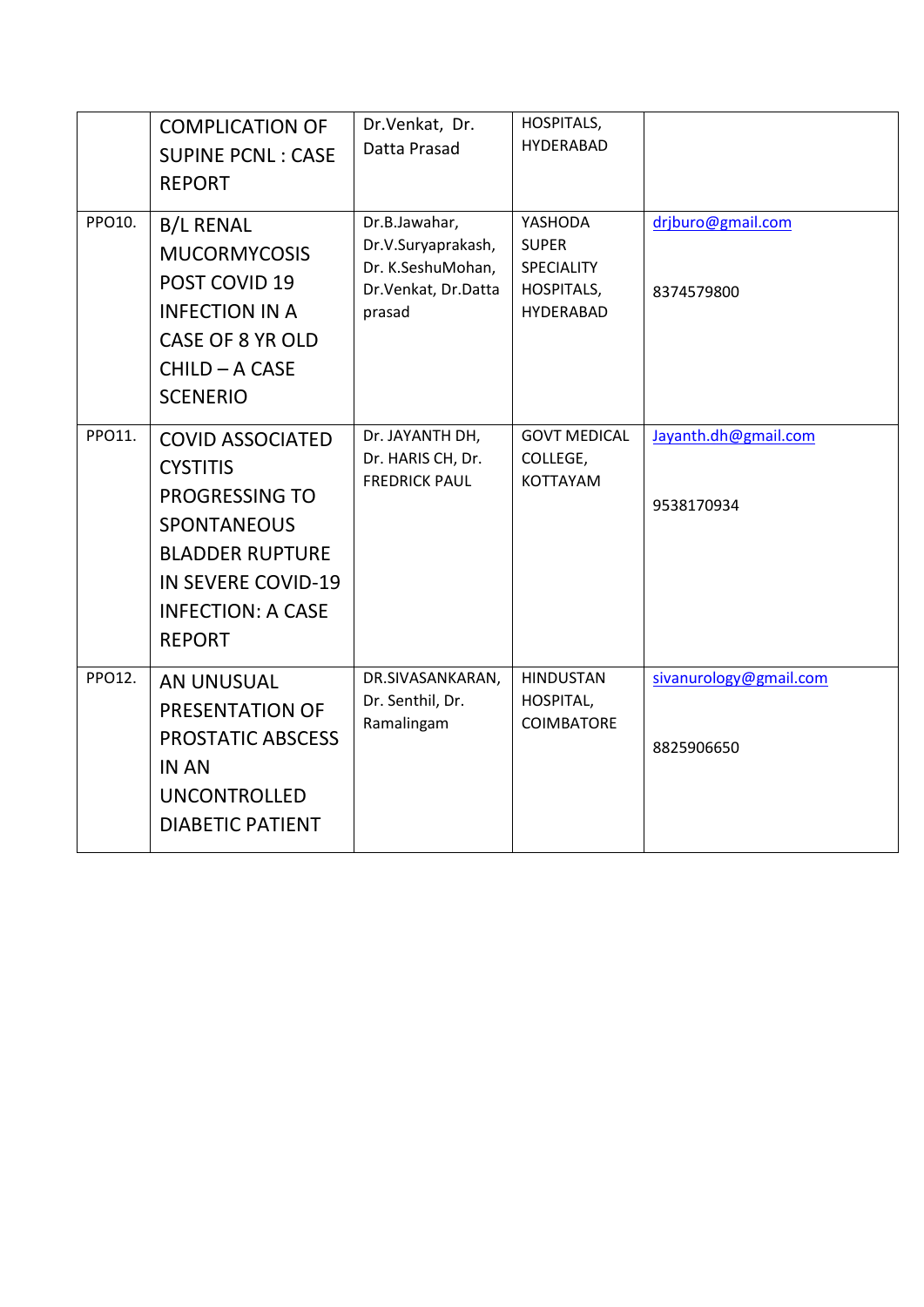## PRIZE VIDEOS

| S <sub>NO</sub>   | <b>TITLE</b>                                                                                                                                                                                                                        | <b>AUTHOR</b>                                                                                                                                                                                     | <b>INSTITUTE</b>              | <b>CONTACT</b>                                     |
|-------------------|-------------------------------------------------------------------------------------------------------------------------------------------------------------------------------------------------------------------------------------|---------------------------------------------------------------------------------------------------------------------------------------------------------------------------------------------------|-------------------------------|----------------------------------------------------|
| PV1.              | Management Of<br>Vascular Injuries In<br>Minimally Invasive<br>Partial Nephrectomy:<br>Lessons Learnt                                                                                                                               | DR.LIKHITESWER,<br>Dr C<br>Mallikarjuna, Dr S<br>M Ghouse, Dr<br>Rajesh                                                                                                                           | AINU,<br>HYDERABAD            | Likhiteswerpallagani08@gmail.co<br>m<br>9177667565 |
| PV <sub>2</sub> . | <b>IATROGENIC</b><br><b>URETHROVAGINAL</b><br><b>FISTULA WITH</b><br><b>VAGINAL STENOSIS</b><br>POST TRANSVERSE<br><b>VAGINAL SEPTUM</b><br><b>EXCISION - A</b><br>TRANSVAGINAL LABIA<br>MAJORA SKIN ISLAND<br><b>FLAP APPROACH</b> | DR.ATANU<br><b>KUMAR PAL,</b><br>Sidhartha Kalra,<br>Lalgudi<br>Narayanan<br>Dorairajan,<br>Sreerag<br>Kodakkattil<br>Sreenivasan,<br>Ramanitharan<br>Manikandan,<br>Freeji Meethale<br>Thiruvoth | JIPMER,<br><b>PONDICHERRY</b> | Atanub879@gmail.com<br>8583840048                  |
| PV3.              | <b>GRAFT TUBULARIZED</b><br><b>INCISED PLATE</b><br><b>URETHROPLASTY FOR</b><br>PRIMARY DISTAL<br>PENILE HYPOSPADIAS-<br><b>TECHNIQUE AND</b><br>SHORT-TERM<br><b>FUNCTIONAL</b><br><b>OUTCOMES</b>                                 | DR.BHAVATEJ<br>ENGANTI,<br>Mallikarjuna. C                                                                                                                                                        | AINU,<br><b>HYDERABAD</b>     | bhavatej@gmail.com<br>9652342642                   |
| PV4.              | Circumferential<br>stricture segment<br>metaplastic squamous<br>mucosa & associated<br>spongiofibrosis<br>excision and<br>urethroplasty by<br>ventral approach with<br>double face oral<br>mucosal graft                            | DR.ABHIK<br>DEBNATH, Sai<br>Kishore,<br>SubhashJat,<br>Mudasir Farooq,<br>Antony Devasia,<br>Chandrasingh J,<br>Nirmal T J, Rajiv<br>Paul Mukha,                                                  | <b>CMC VELLORE</b>            | Abhikdebnath123@gmail.com<br>8887943697            |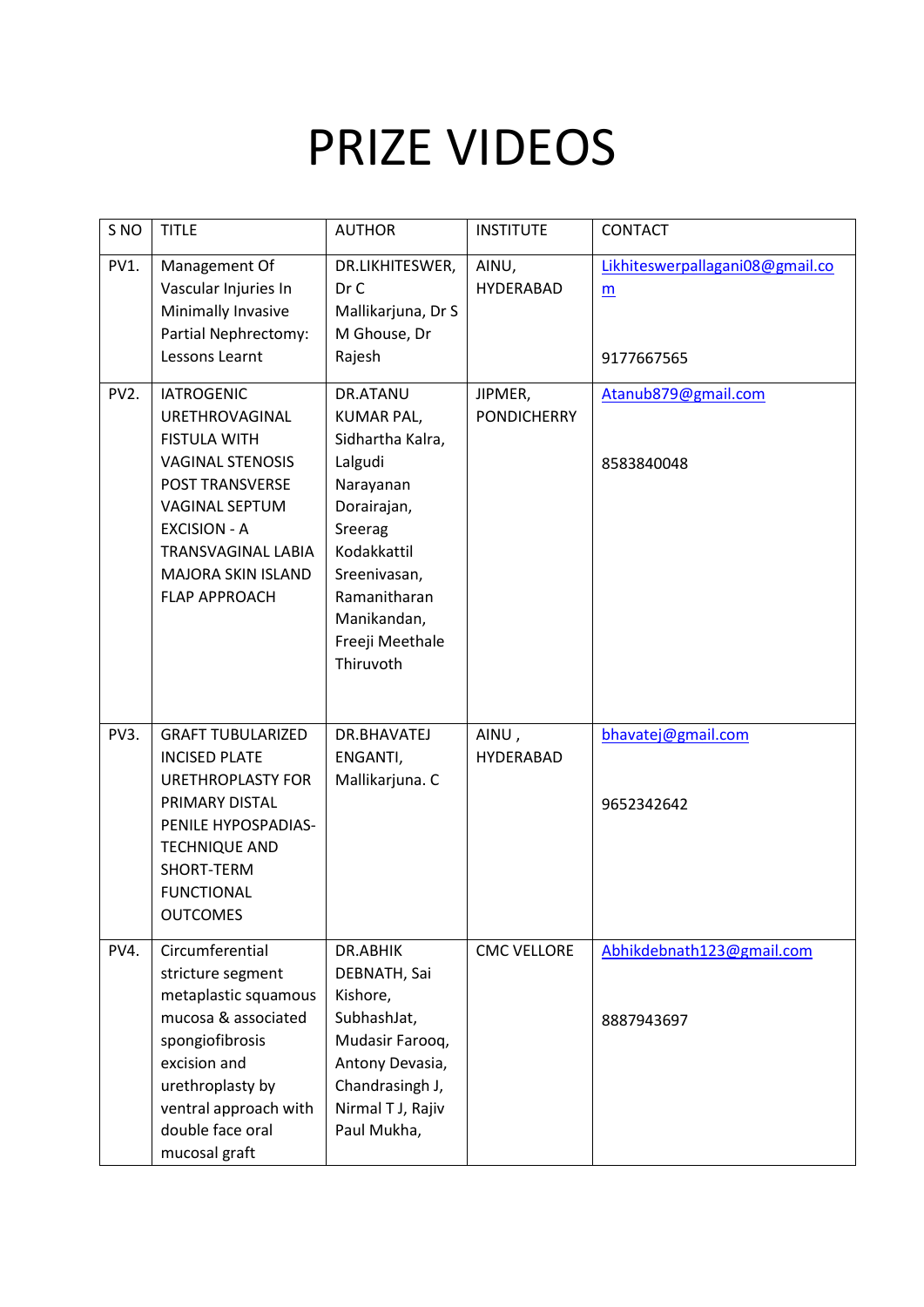|             | replacement: "CMC         | Santosh Kumar,   |                  |                            |
|-------------|---------------------------|------------------|------------------|----------------------------|
|             | <b>VELLORE" TECHNIQUE</b> | Anuj Deep Dangi  |                  |                            |
|             |                           |                  |                  |                            |
| <b>PV5.</b> | <b>BUCCAL MUCOSAL</b>     | DR.PRASHANT      | AINU,            | 248ganesh@gmail.com        |
|             | <b>GRAFT</b>              | NANAVATI,        | <b>HYDERABAD</b> |                            |
|             | <b>AUGMENTATION</b>       | Mallikarjuna C,  |                  |                            |
|             | PERINEAL                  | Bhavatej Enganti |                  | 9426387307                 |
|             | URETHROSTOMY FOR          |                  |                  |                            |
|             | <b>COMPLEX URETHRAL</b>   |                  |                  |                            |
|             | STRICTURES-               |                  |                  |                            |
|             | <b>TECHNIQUE AND</b>      |                  |                  |                            |
|             | SHORT-TERM                |                  |                  |                            |
|             | <b>OUTCOMES</b>           |                  |                  |                            |
| <b>PV6.</b> | Algorithm of              | DR.ANSHUMAN      | <b>KASTURBA</b>  | Urology.anshuman@gmail.com |
|             | Urethroplasty             | SINGH, Dr. Arun  | <b>MEDICAL</b>   |                            |
|             | techniques in             | Chawla           | COLLEGE,         |                            |
|             | management of Non-        |                  | <b>MANIPAL</b>   | 8840160114                 |
|             | traumatic Bulbar          |                  |                  |                            |
|             | Urethral Stricture        |                  |                  |                            |
|             |                           |                  |                  |                            |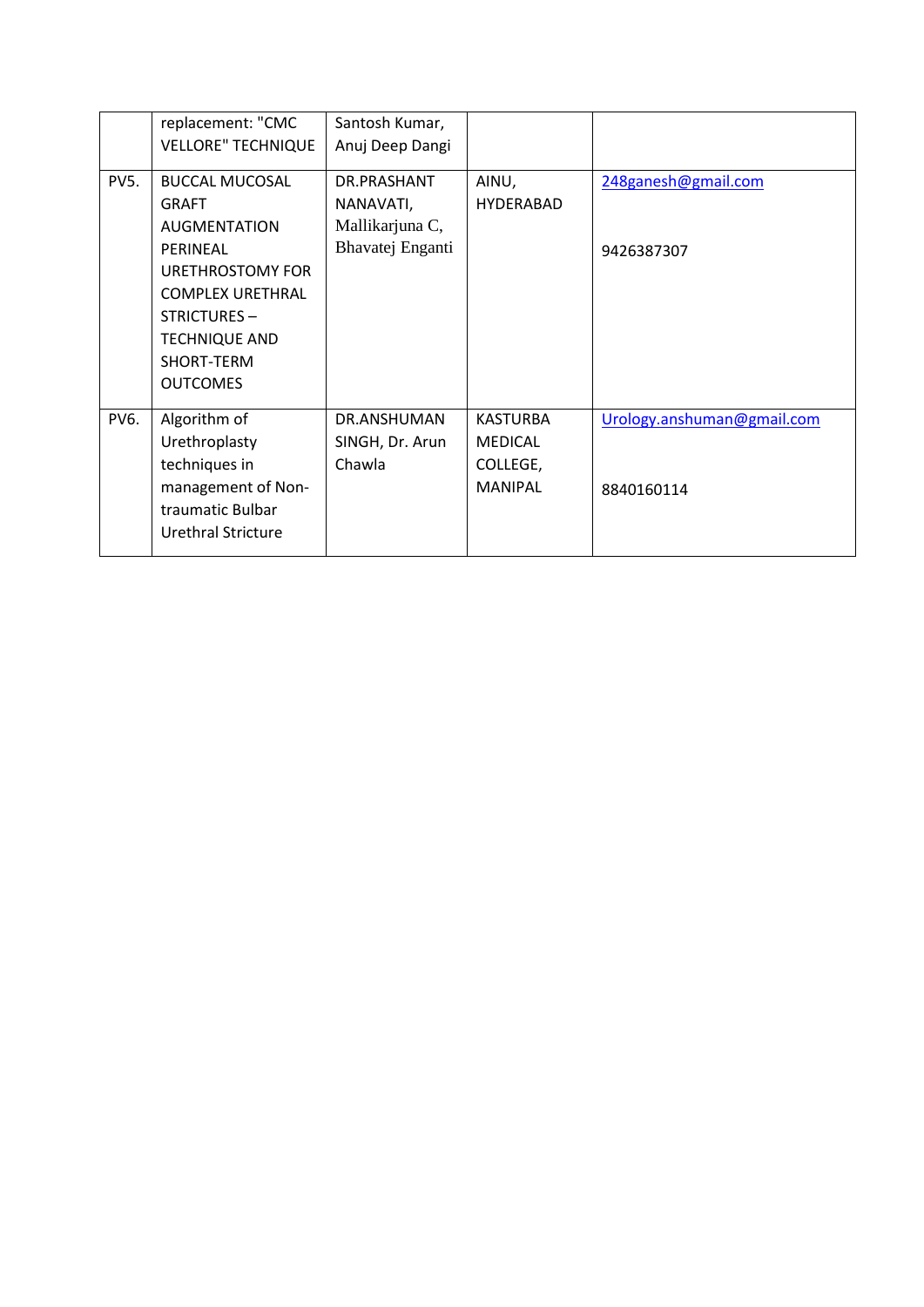### FREE PAPERS

| S.<br>$\mathbf N$           | <b>TITLE</b>                                                                                                                                                                                        | <b>AUTHOR</b>                                                                                                 | <b>INSTITUTE</b>                                                                                    | <b>CONTACT</b>                            |
|-----------------------------|-----------------------------------------------------------------------------------------------------------------------------------------------------------------------------------------------------|---------------------------------------------------------------------------------------------------------------|-----------------------------------------------------------------------------------------------------|-------------------------------------------|
| $\mathbf{o}$                |                                                                                                                                                                                                     |                                                                                                               |                                                                                                     |                                           |
| <b>FP</b><br>$\mathbf{1}$   | <b>SAFETY AND</b><br><b>EFFICACY OF</b><br><b>BIPOLAR</b><br><b>ENERGY FOR</b><br><b>TRANSURETHR</b><br><b>AL RESECTION</b><br>OF BLADDER<br><b>TUMOR-A</b><br><b>PROSPECTIVE</b><br><b>STUDY</b>   | <b>DR ABILASH</b><br>REDDY, Dr<br>Baba Saheb, Dr<br>Ranjit Shetty,<br>Dr GG Laxman<br>Prabhu, Dr<br>Sanman KN | KMC,<br><b>MANGALO</b><br><b>RE</b>                                                                 | 9902363820<br>ABIRED.V@GMAIL.COM          |
| <b>FP</b><br>$\overline{2}$ | A STUDY ON<br><b>OPERATIVE</b><br><b>APPROACH TO</b><br><b>RENAL</b><br><b>TUMOUR</b><br><b>ACCORDING</b><br><b>TO RENAL</b><br><b>NEPHROMETR</b><br>Y SCORE IN A<br>TERTIARY<br><b>CARE CENTRE</b> | <b>DR MANOJ</b><br><b>KUMAR</b><br>DEEPAK, Prof.<br>RM.<br>Meyyappan                                          | <b>SRM</b><br><b>MEDICAL</b><br>COLLEGE,<br><b>CHENNAI</b>                                          | 9840546672<br>DRMKDEEPAK.NH@GMAI<br>L.COM |
| <b>FP</b><br>3              | <b>AUGMENTATI</b><br>ON<br><b>URETHROPLAS</b><br><b>TY FOR THE</b><br><b>MANAGEMEN</b><br><b>T OF NEAR-</b><br><b>OBLITERATIVE</b>                                                                  | DR.AMISH<br>WANI,<br>Mallikarjuna C,<br>Bhavatej<br>Enganti                                                   | <b>ASIAN</b><br><b>INSTITUTE</b><br><b>OF</b><br><b>NEPHROL</b><br><b>OGY AND</b><br><b>UROLOGY</b> | 9888376164<br>AMISHWANI@GMAIL.CO<br>M     |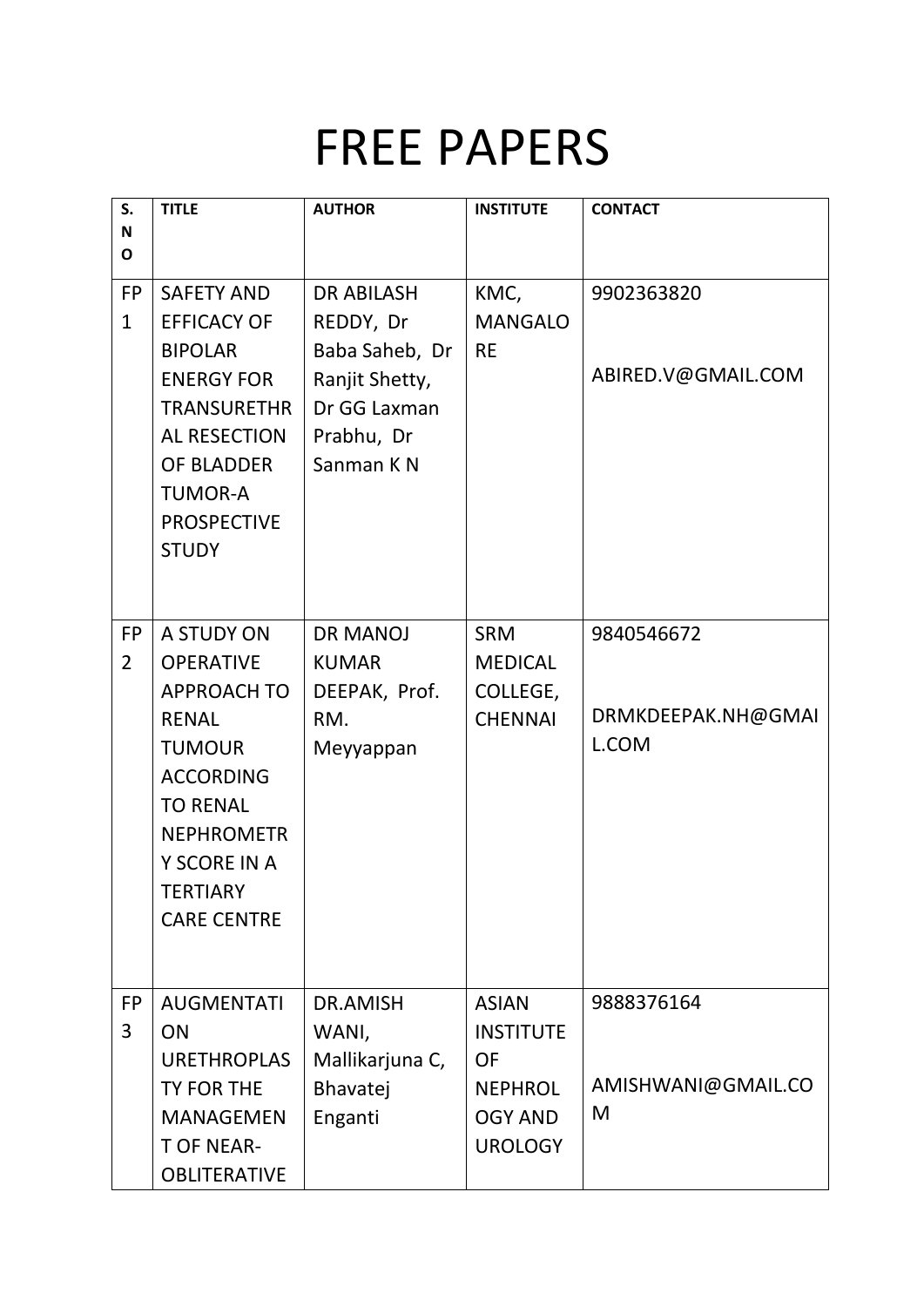|                | <b>PENILE</b><br><b>URETHRAL</b><br><b>STRICTURES-</b><br><b>COMPLICATIO</b><br><b>NS AND</b><br><b>SHORT-TERM</b><br><b>OUTCOME</b><br><b>ANALYSIS</b>                                                                                                                                                                                   |                                                                    |                                                                                                                                           |                                 |
|----------------|-------------------------------------------------------------------------------------------------------------------------------------------------------------------------------------------------------------------------------------------------------------------------------------------------------------------------------------------|--------------------------------------------------------------------|-------------------------------------------------------------------------------------------------------------------------------------------|---------------------------------|
| 4              | <b>OF</b><br><b>OUTCOMES</b><br><b>OF</b><br><b>TWO</b><br><b>PROTOCOL</b><br>S.<br><b>OF</b><br><b>ANTIBIOTIC</b><br><b>PROPHYLAX</b><br>IS IN<br><b>PATIENTS</b><br><b>WITH</b><br><b>POSITIVE</b><br><b>URINE</b><br><b>CULTURE</b><br><b>UNDERGOI</b><br><b>NG</b><br><b>PERCUTAN</b><br><b>EOUS</b><br><b>NEPHROLITHO</b><br>TOMY"-A | PATEL,<br>Ashwin<br>Shekar,<br>Anand Baid,<br>Naveen<br>kumar      | <b>SATHYA</b><br>SAI<br><b>INSTITU</b><br>TE OF<br><b>HIGHER</b><br><b>MEDIC</b><br><b>AL</b><br><b>SCIENC</b><br>E,<br><b>ANDHR</b><br>A | HARDIK2990@YAHOO.C<br><b>OM</b> |
|                | <b>PROSPECTIVE</b><br><b>RANDOMIZED</b><br><b>STUDY</b>                                                                                                                                                                                                                                                                                   |                                                                    |                                                                                                                                           |                                 |
| <b>FP</b><br>5 | <b>EVALUATION</b><br>OF FACTORS<br><b>THAT</b><br><b>INFLUENCE</b>                                                                                                                                                                                                                                                                        | <b>DR NIDHIN</b><br>MATHEW, Dr<br>Sachin, Dr G G<br>Laxman Prabhu, | KMC,<br><b>MANGALO</b><br><b>RE</b>                                                                                                       | 9008468623                      |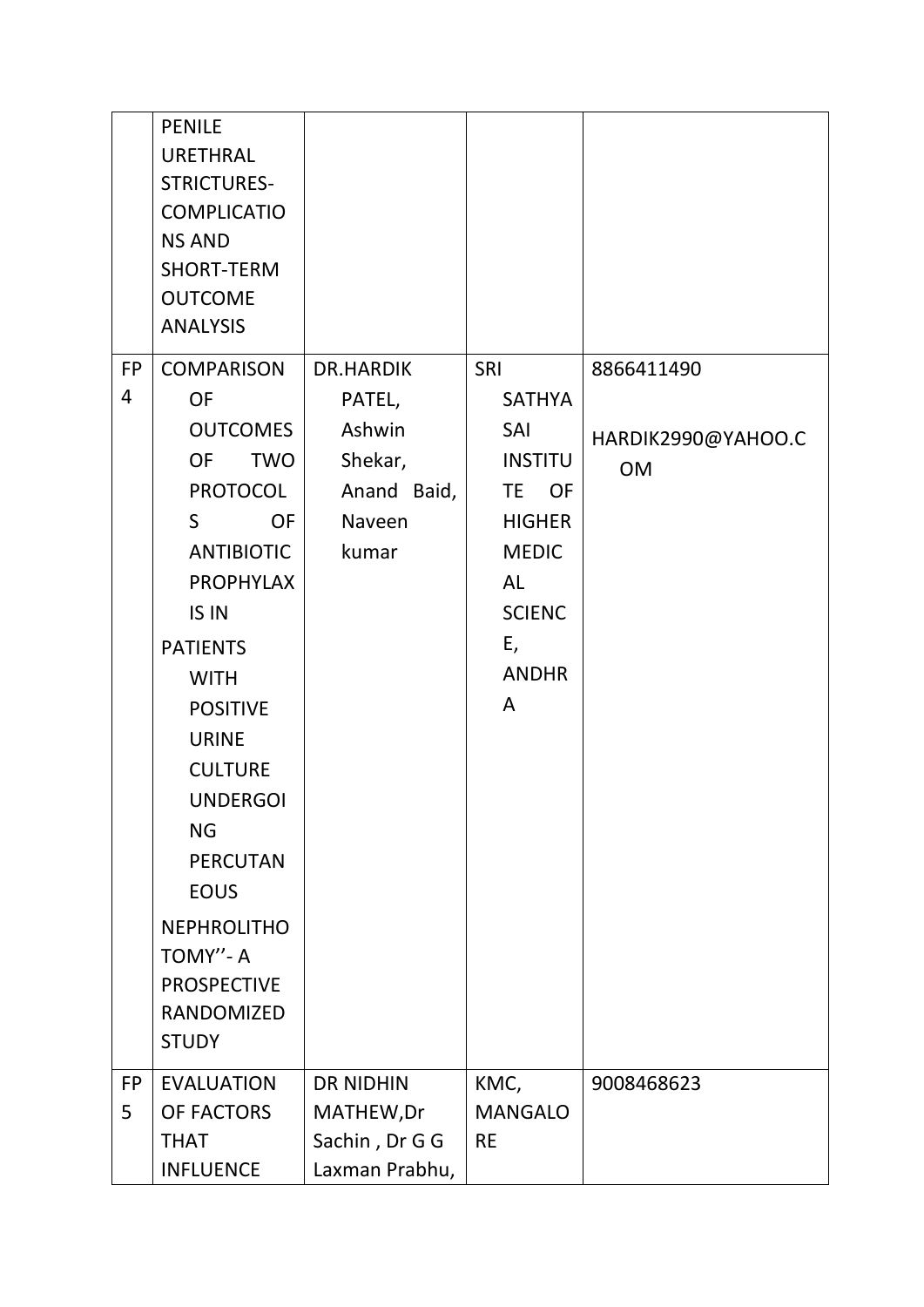|                             | <b>THE</b><br><b>DEVELOPMEN</b><br><b>T OF SYSTEMIC</b><br><b>INFLAMMATO</b><br><b>RY RESPONSE</b><br><b>SYNDROME</b><br><b>FOLLOWING</b><br><b>PERCUTANEO</b><br><b>US</b><br><b>NEPHROLITHO</b><br><b>TOMY: A</b><br><b>PROSPECTIVE</b><br><b>STUDY</b> | Dr Sanman K N,<br>Dr Ranjit Shetty                                                                                         |                                                                 | DR.NIDHINMATHEW@G<br>MAIL.COM                       |
|-----------------------------|-----------------------------------------------------------------------------------------------------------------------------------------------------------------------------------------------------------------------------------------------------------|----------------------------------------------------------------------------------------------------------------------------|-----------------------------------------------------------------|-----------------------------------------------------|
| <b>FP</b><br>6              | <b>CURRENT</b><br><b>ANTIBIOTIC</b><br><b>RESISTANCE</b><br><b>PATTERNS OF</b><br><b>UROPATHOGE</b><br><b>NS</b>                                                                                                                                          | DR G KIREETI,<br>Prakash JVS,<br>Thiruvarul PV,<br>Vetrichandar S,<br>Arasi KV,<br>ArunkumarPara<br>njothi,<br>Natarajan V | <b>STANLEY</b><br><b>MEDICAL</b><br>COLLEGE,<br><b>CHENNAI</b>  | 9581650663<br>KIREETI.GOLLAMANDALA<br>@GMAIL.COM    |
| <b>FP</b><br>$\overline{7}$ | <b>MANAGEMEN</b><br><b>T OF UPPER</b><br>CALYCEAL<br><b>STONE BY</b><br><b>PCNL</b><br><b>THROUGH</b><br><b>LOWER CALYX</b><br><b>ACCESS:PRONE</b><br><b>VS SUPINE</b><br><b>POSITION</b>                                                                 | DR MAHADEV,<br>Govindarajan R,<br>Saravanan<br>K, Chengalvaray<br>an<br>G, Karunamoort<br>hy R                             | MMC,<br><b>CHENNAI</b>                                          | 9677620379<br>MAHADEVSUJITH@GMAI<br>L.COM           |
| <b>FP</b><br>8              | <b>PREVALENT</b><br><b>PRACTICES</b><br><b>AND</b><br><b>CHANGING</b><br><b>TRENDS IN</b>                                                                                                                                                                 | <b>DR ANSHUMAN</b><br>SINGH, Dr.<br>Anupam                                                                                 | <b>KASTURBA</b><br><b>MEDICAL</b><br>COLLEGE,<br><b>MANIPAL</b> | 8840160114<br>UROLOGY.ANSHUMAN@<br><b>GMAIL.COM</b> |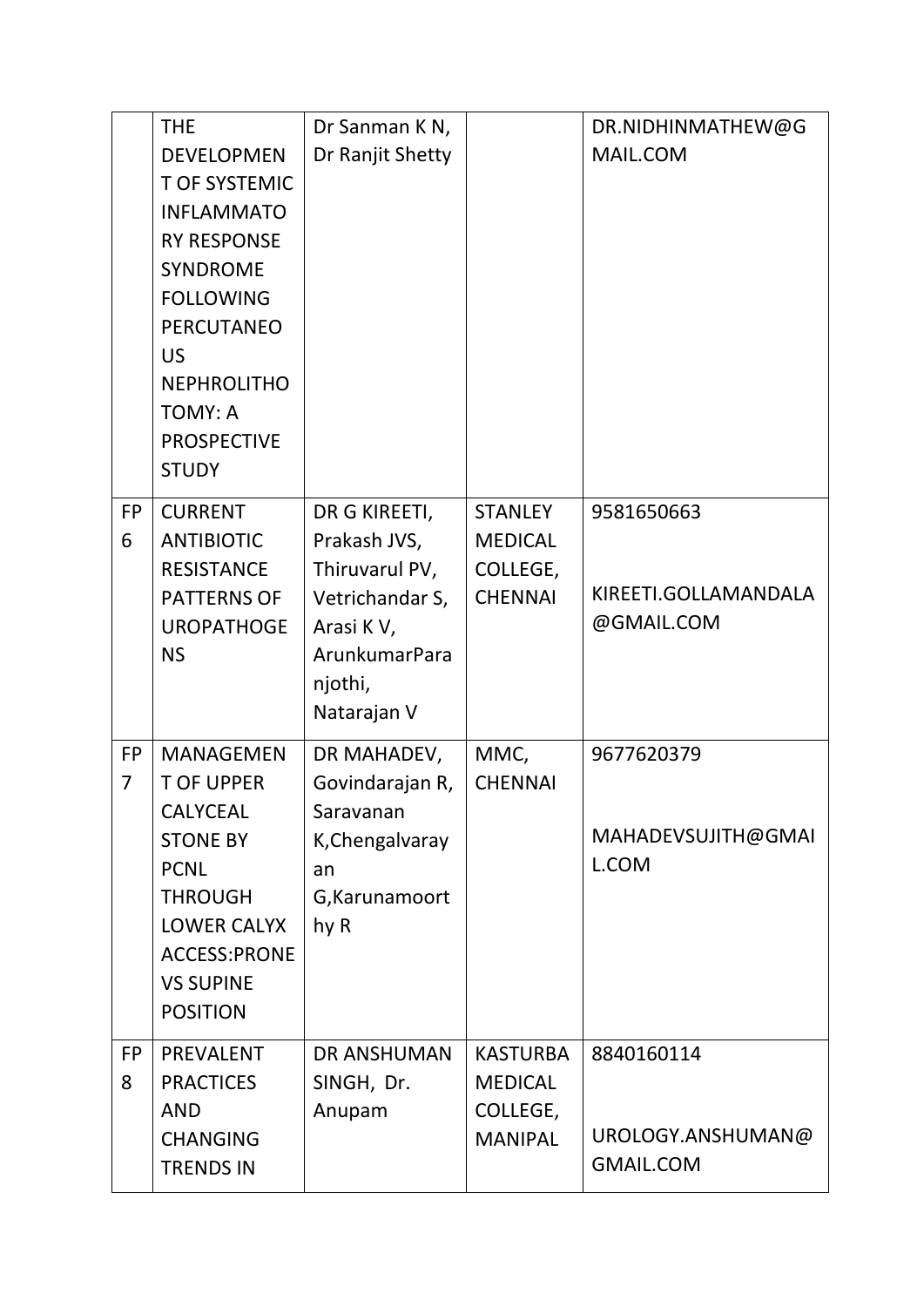|                 | <b>THE</b><br><b>MANAGEMEN</b><br>T OF<br><b>VESICOVAGIN</b><br><b>AL FISTULA</b><br>(VVF): A CROSS<br><b>SECTIONAL</b><br><b>STUDY FROM</b><br><b>A NATION</b><br><b>WIDE</b><br><b>QUESTIONNAI</b><br><b>RE BASED</b><br><b>SURVEY</b> | Choudhary; Dr.<br>Arun Chawla                                            |                                                                      |                                              |
|-----------------|------------------------------------------------------------------------------------------------------------------------------------------------------------------------------------------------------------------------------------------|--------------------------------------------------------------------------|----------------------------------------------------------------------|----------------------------------------------|
| <b>FP</b><br>9  | A<br><b>PROSPECTIVE</b><br><b>OBSERVATION</b><br>AL STUDY OF<br>S.T.O.N.E.<br><b>SCORE SYSTEM</b><br><b>TO PREDICT</b><br><b>STONE FREE</b><br><b>RATES</b><br><b>FOLLOWING</b><br><b>URETEROSCOP</b><br>Y                               | Dr. Avtar<br>Pachauri, DR S<br><b>VASUDEVAN</b>                          | <b>TRIVANDR</b><br><b>UM</b><br><b>MEDICAL</b><br><b>COLLEGE</b>     | 9389818742<br>DR.AVTAR.PACHORI@GM<br>AIL.COM |
| <b>FP</b><br>10 | <b>TREATMENT</b><br>OF ACQUIRED<br><b>RECTOURETHE</b><br><b>RAL FISTULA</b><br><b>OUR</b><br><b>EXPERIENCE</b>                                                                                                                           | <b>DR DHRUVA G</b><br>PRAKASH, Dr<br>Prasad<br>Mylarappa, Dr<br>Manasa T | M <sub>S</sub><br><b>RAMAIAH</b><br><b>MEDICAL</b><br><b>COLLEGE</b> | 9986000009<br>DHRUVAGPRAKASH@GM<br>AIL.COM   |
| <b>FP</b><br>11 | IN<br><b>METASTATIC</b><br><b>CARCINOMA</b><br><b>PROSTATE</b><br><b>RATE OF FALL</b>                                                                                                                                                    | DR RAVI TEJA P,<br>Nazar M, Tony<br>Thomas john                          | GTDMCH,<br><b>KERELA</b>                                             | 8867509965<br>RTEJA1414@GMAIL.COM            |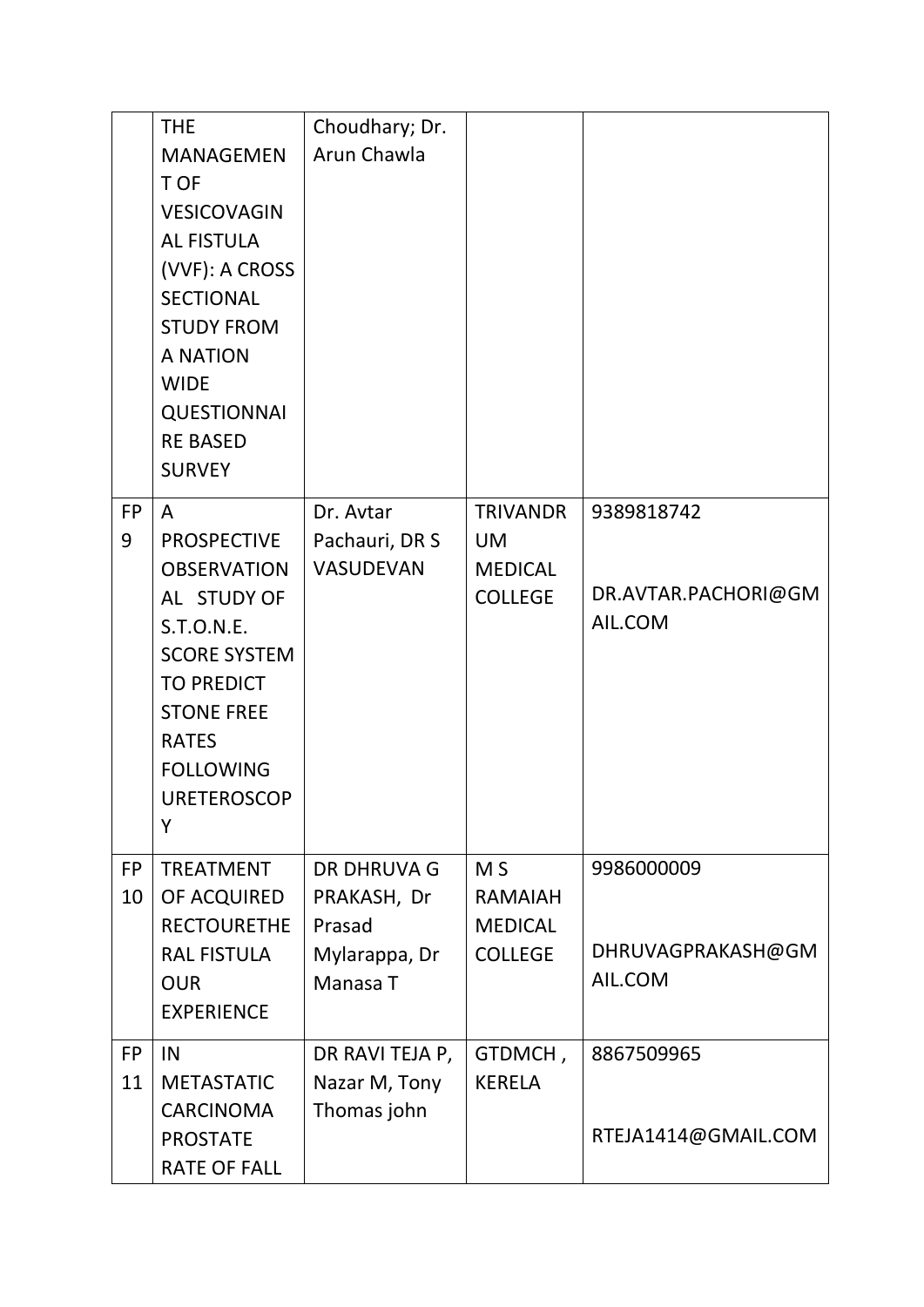|                 | OF SERUM PSA<br><b>AND ITS</b><br><b>CORRELATION</b><br><b>WITH</b><br><b>GLEASON</b><br><b>SCORE AFTER</b><br><b>BILATERAL</b><br><b>ORCHIDECTO</b><br><b>MY</b>                                                                                                                                                                                                             |                                                                                                       |                                                                  |                                                     |
|-----------------|-------------------------------------------------------------------------------------------------------------------------------------------------------------------------------------------------------------------------------------------------------------------------------------------------------------------------------------------------------------------------------|-------------------------------------------------------------------------------------------------------|------------------------------------------------------------------|-----------------------------------------------------|
| <b>FP</b><br>12 | SOCIO-<br>ECONOMIC,<br><b>EDUCATION</b><br><b>AND</b><br><b>INSURANCE</b><br><b>RELATED</b><br><b>FACTORS</b><br><b>ASSOCIATED</b><br><b>WITH THE</b><br><b>TREATMENT</b><br><b>COMPLETION</b><br><b>RATES IN</b><br><b>PATIENTS</b><br><b>WITH NON-</b><br><b>METASTATIC</b><br><b>URINARY</b><br><b>BLADDER</b><br><b>CANCER: A</b><br>CROSS-<br><b>SECTIONAL</b><br>STUDY. | DR Gorrepati<br>Rohith, Prasant<br>Nayak, Swarnendu<br>Mandal, Manoj<br>Kumar Das, Sambit<br>Tripathy | All India<br>Institute of<br>Medical<br>Sciences-<br>Bhubaneswar | 9014817798<br>sr_rohith@aiimsbhubaneswar.e<br>du.in |
| <b>FP</b>       | <b>EVALUATION</b>                                                                                                                                                                                                                                                                                                                                                             | <b>DR HARDIK</b>                                                                                      | <b>SRI</b>                                                       | 8866411490                                          |
| 13              | OF URETHRAL<br><b>STRICTURE</b>                                                                                                                                                                                                                                                                                                                                               | PATEL, Ashwin<br>Shekar, Dinesh                                                                       | <b>SATHYA</b><br>SAI                                             |                                                     |
|                 | <b>SCORE IN</b><br>MANAGEMEN                                                                                                                                                                                                                                                                                                                                                  | Kumar Reddy,                                                                                          | <b>INSTITUTE</b><br><b>OF</b>                                    | HARDIK2990@GMAIL.CO<br>M                            |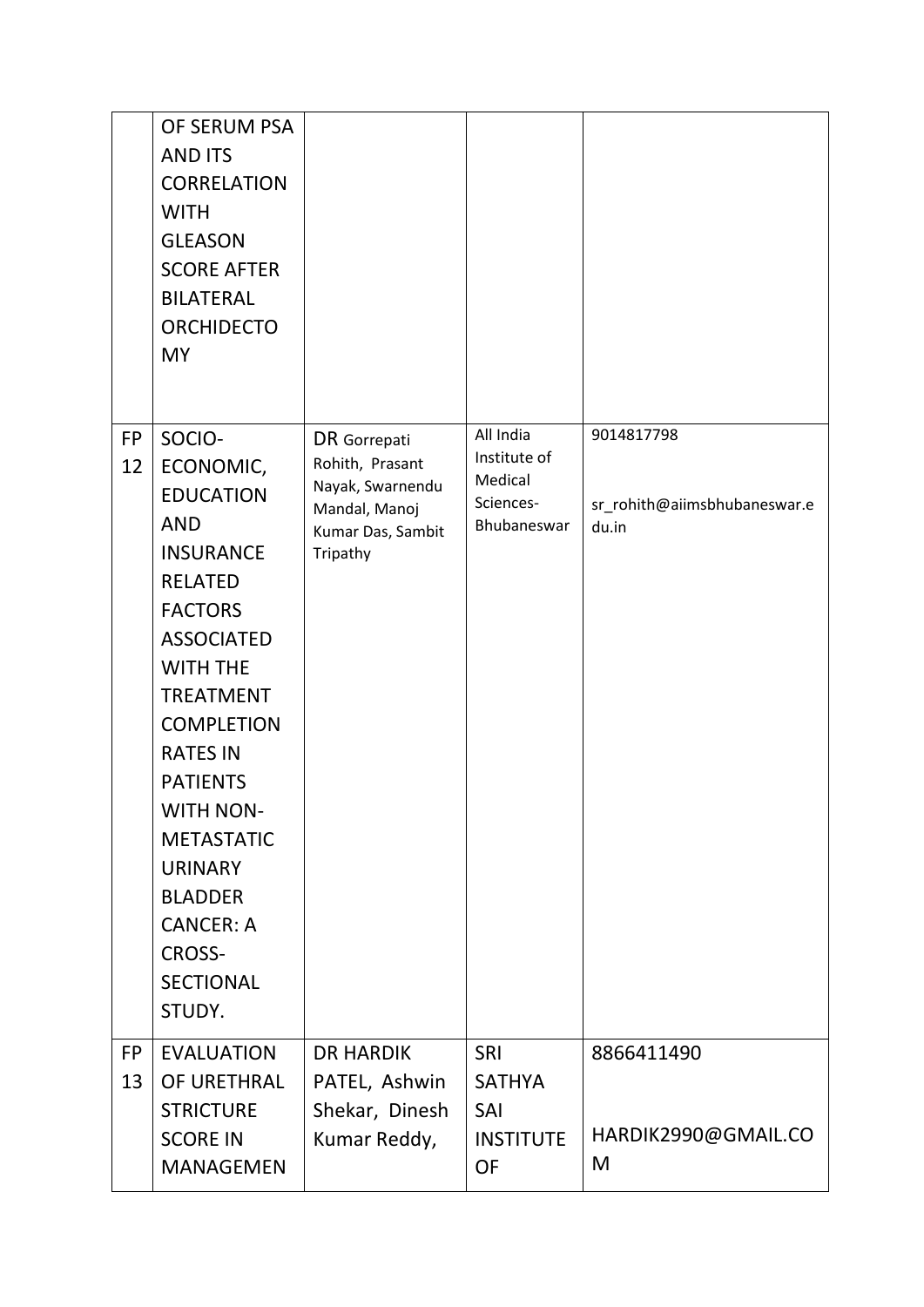|                 | T OF<br><b>ANTERIOR</b><br><b>URETHRAL</b><br><b>STRICTURES -</b><br>A<br><b>PROSPECTIVE</b><br><b>STUDY</b>                                                                                                                                                                        | Shravan<br>Shanbhag                                                                                                                                  | <b>MEDICAL</b><br>SCIENCES,<br><b>ANDHRA</b><br><b>PRADESH</b> |                                                 |
|-----------------|-------------------------------------------------------------------------------------------------------------------------------------------------------------------------------------------------------------------------------------------------------------------------------------|------------------------------------------------------------------------------------------------------------------------------------------------------|----------------------------------------------------------------|-------------------------------------------------|
| <b>FP</b><br>14 | <b>OUR INITIAL</b><br><b>EXPERIENCE</b><br><b>WITH ALLIUM</b><br><b>BULBAR</b><br><b>URETHRAL</b><br><b>STENTING FOR</b><br><b>BULBAR</b><br><b>URETHRAL</b><br><b>STRICTURE</b>                                                                                                    | <b>DR</b><br>RAMASWAMI<br><b>KRISHNAMOHA</b><br>N, Bhirud<br>Pankaj,<br>Podiyedath<br>Harigovind                                                     | MIART,<br><b>CALICUT</b>                                       | 9387262000<br>DRKRISMOHAN@GMAIL.<br><b>COM</b>  |
| <b>FP</b><br>15 | <b>COMPARISON</b><br>OF THE<br><b>EFFICACY OF</b><br><b>OXYBUTYNIN</b><br>WITH THAT OF<br><b>MIRABEGRON</b><br>AS AN ADD-ON<br><b>THERAPY TO</b><br><b>TAMSULOSIN</b><br><b>IN PATIENTS</b><br><b>WITH</b><br><b>PERSISTENT</b><br><b>STORAGE</b><br><b>SYMPTOMS</b><br>PRESUMED TO | <b>DR.AVINASH</b><br>JAGANNATH,<br>L.N.DORAIRAJA<br>N, SANDHIYA<br>SELVARAJAN,<br>R.MANIKANDA<br>N, SREERAG K.S,<br><b>SIDHARTHA</b><br><b>KALRA</b> | <b>JIPMER</b>                                                  | 84125883736<br>AVINASH1326@GMAIL.C<br><b>OM</b> |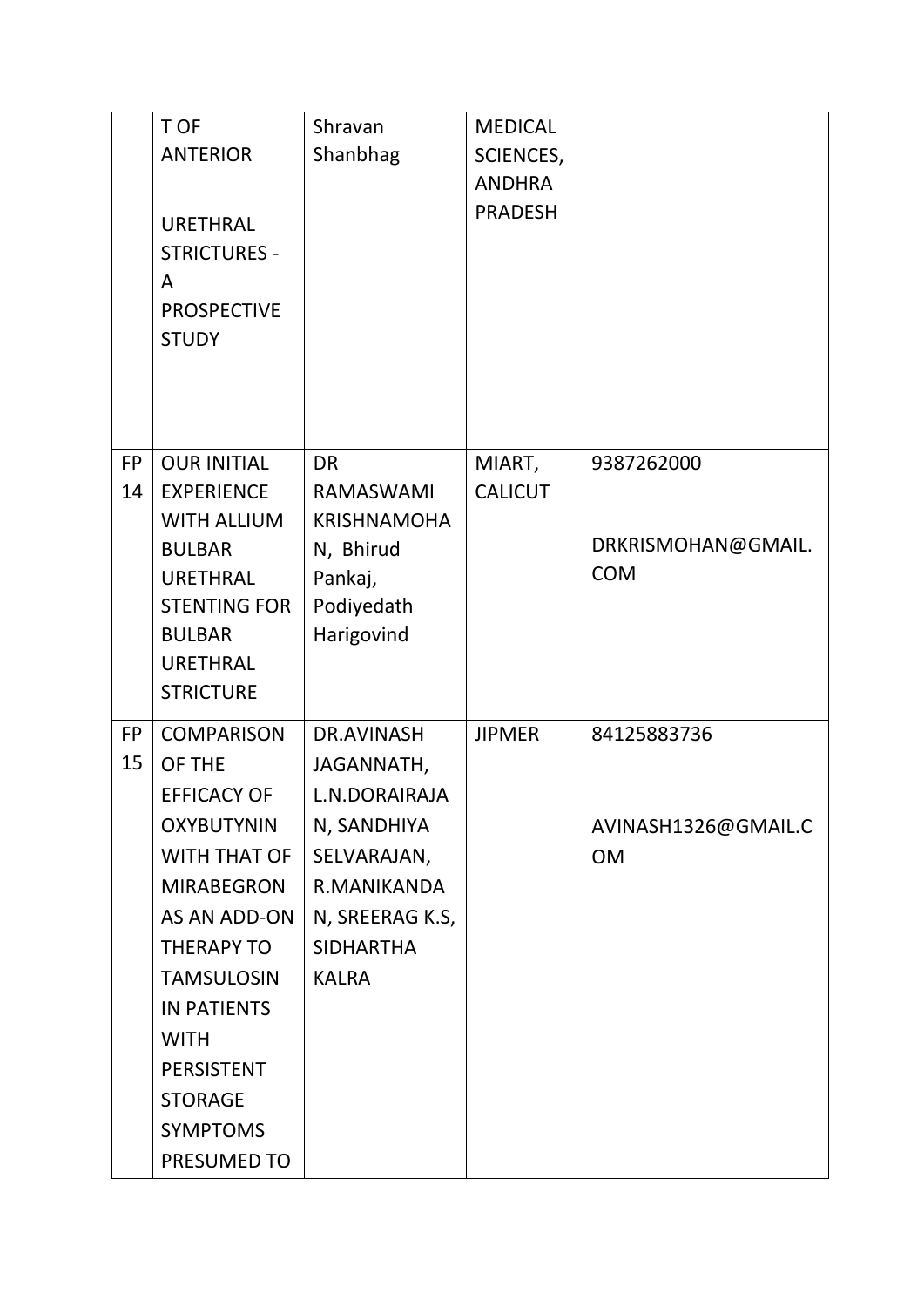|                 | <b>BE DUE TO</b><br><b>BENIGN</b><br><b>PROSTATIC</b><br><b>HYPERPLASIA:</b><br>A<br><b>RANDOMIZED</b><br><b>CONTROLLED</b><br><b>TRIAL</b>                                    |                                                                                                                                                          |                                  |                                  |
|-----------------|--------------------------------------------------------------------------------------------------------------------------------------------------------------------------------|----------------------------------------------------------------------------------------------------------------------------------------------------------|----------------------------------|----------------------------------|
| <b>FP</b><br>16 | <b>INTRAVESICAL</b><br><b>MITOMYCIN C</b><br><b>VERSUS</b>                                                                                                                     | <b>DR.DHINESHKU</b><br>MAR P, PROF<br>DR JVS                                                                                                             | STANLEY, C<br><b>HENNAI</b>      | 9629139282                       |
|                 | <b>GEMCITABINE</b><br><b>INSTILLATION</b><br>IN<br><b>TREATMENT</b><br>OF LOW RISK<br><b>NMIBC-AN</b><br><b>ANALYTICAL</b><br><b>STUDY</b>                                     | PRAKASH, PROF<br><b>DR</b><br>THIRUVARUL,<br><b>DR</b><br><b>VETRICHANDER,</b><br>DR ARASI, DR<br><b>ARUNKUMAR</b><br>PARANJOTHI,<br><b>DR NATARAJAN</b> |                                  | DHINSMBBS92@GMAIL.C<br><b>OM</b> |
| <b>FP</b><br>17 | <b>RELATION</b><br><b>BETWEEN</b>                                                                                                                                              | DR ASIT<br>KUMAR, Dr. S.                                                                                                                                 | <b>TRIVANDR</b><br><b>UM</b>     | 8969749250                       |
|                 | <b>SERUM C-</b><br><b>REACTIVE</b><br><b>PROTEINS</b><br><b>LEVEL AND</b><br><b>PROSTATE SIZE</b><br><b>IN PATIENTS</b><br>OF BENIGN<br><b>PROSTATIC</b><br><b>HYPERPLASIA</b> | Vasudevan                                                                                                                                                | <b>MEDICAL</b><br><b>COLLEGE</b> | DRASITSINGH@GMAIL.C<br><b>OM</b> |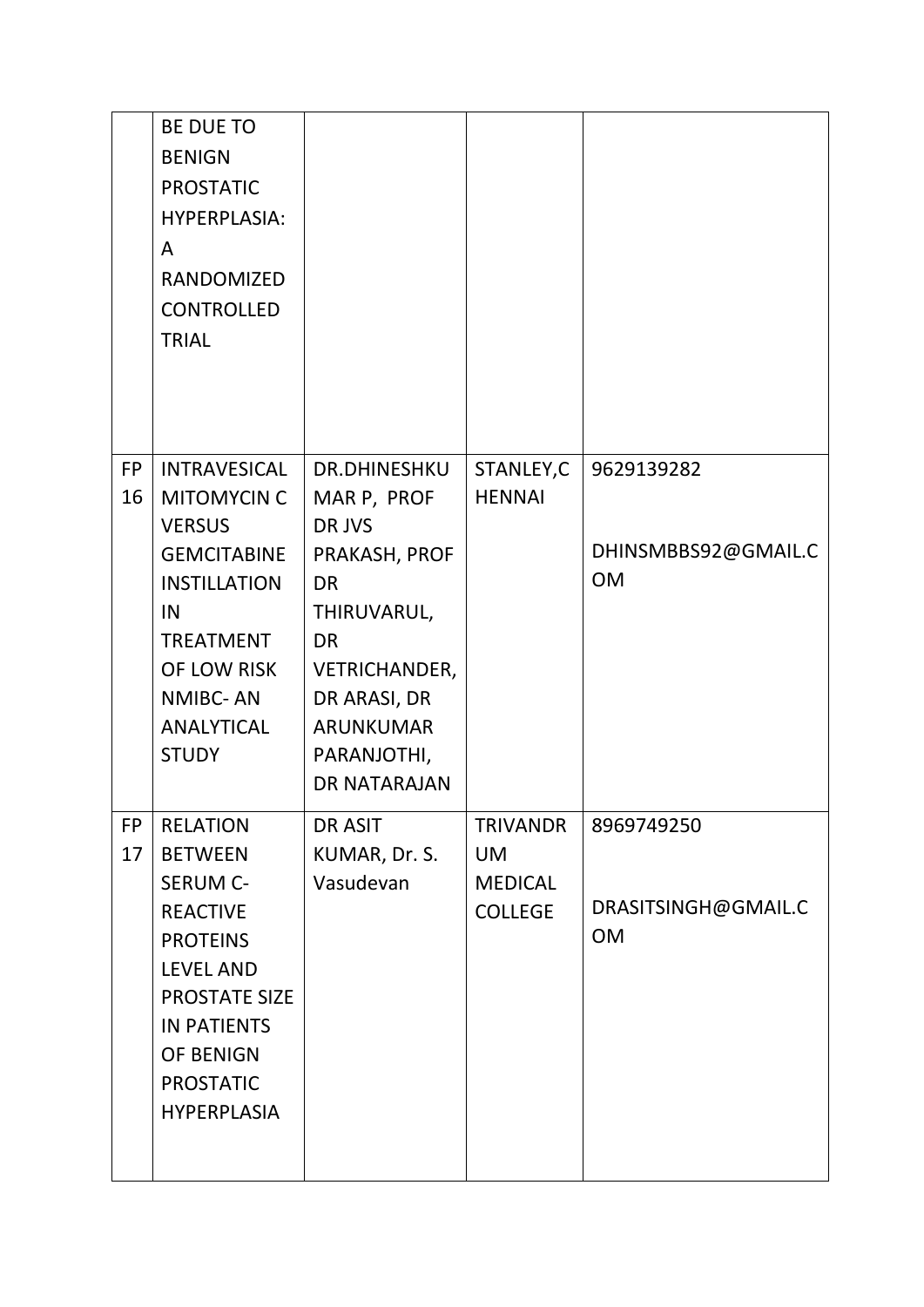| <b>FP</b><br>18 | <b>INTRAVESICAL</b><br><b>MESH</b><br>MIGRATION/<br><b>EROSION</b><br><b>FOLLOWING</b><br><b>MESHPLASTY</b><br><b>FOR HERNIA</b><br><b>REPAIR: A</b><br><b>SYSTEMATIC</b><br><b>REVIEW</b>                                                                                                                                                                     | <b>DR GORREPATI</b><br>ROHITH,<br>Prasant Nayak,<br>Swarnendu<br>Mandal, Manoj<br>Kumar Das,<br>SambitTripathy | AIMS,<br><b>BHUBANES</b><br><b>WAR</b>                                  | 9014817798<br>SR ROHITH@AIIMSBHUB<br>ANESWAR.EDU.IN |
|-----------------|----------------------------------------------------------------------------------------------------------------------------------------------------------------------------------------------------------------------------------------------------------------------------------------------------------------------------------------------------------------|----------------------------------------------------------------------------------------------------------------|-------------------------------------------------------------------------|-----------------------------------------------------|
| <b>FP</b><br>19 | : MINIMALLY<br><b>INVASIVE</b><br><b>TECHNIQUES</b><br><b>OF LOWER</b><br><b>URETERIC RE-</b><br><b>IMPLANTATIO</b><br><b>N USING</b><br><b>EXTRACORPOR</b><br><b>EAL AND</b><br><b>INTRACORPOR</b><br>EAL<br><b>APPROACH</b><br><b>FOR BENIGN</b><br><b>URETERIC</b><br>PATHOLOGIES-<br><b>TECHNICAL</b><br><b>APPRAISAL</b><br><b>AND</b><br><b>OUTCOMES</b> | DR Ali Mujahid,<br>Kalra Sidhartha, LN<br>Dorairajan, KS<br>Sreerag, Kushwaha<br>SS, Pal Atanu Kumar           | (JIPMER),<br>Puducherry                                                 | 9520803088,<br>mujahid1602@gmail.com                |
| <b>FP</b><br>20 | <b>TUBEROUS</b><br><b>SCLEROSIS</b><br>WITH B/L<br><b>RENAL AML</b><br><b>WITH</b>                                                                                                                                                                                                                                                                             | Dr. Vivek<br>Tarigopula,<br>Dr. Rohith G,<br>Dr. Manoj<br>Kumar Das,                                           | <b>ALL</b><br><b>INDIA</b><br><b>INSTITUT</b><br>E OF<br><b>MEDICAL</b> | 8297748337<br>vivektarigopula@gmai<br>I.com         |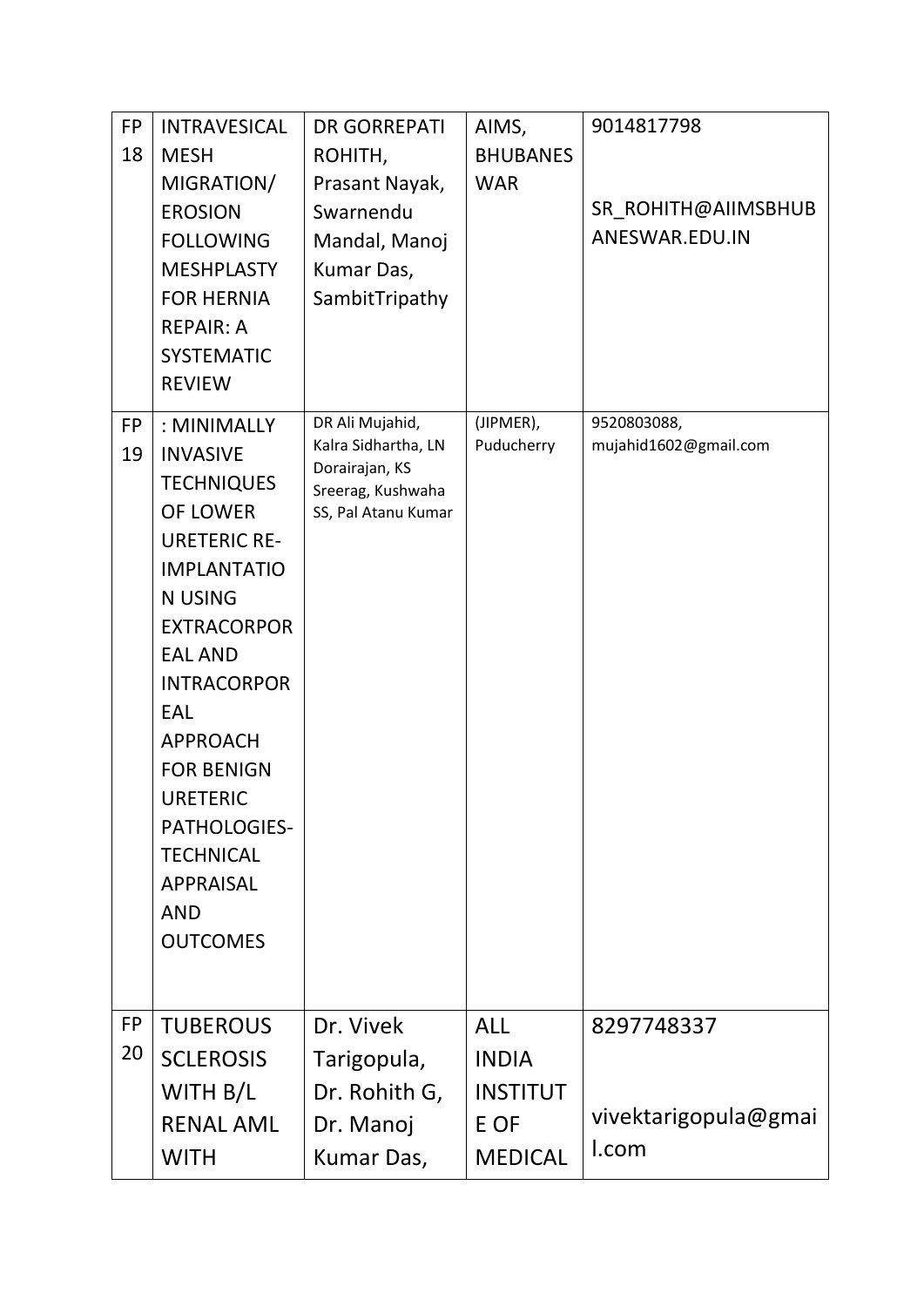|                 | <b>WUNDERLIC</b><br>H'S<br><b>SYNDROME</b>                                                                                                                                                                                                                                               | Dr. Prasant<br>Nayak, Dr.<br>Swarnendu<br>Mandal, Dr.<br>Sambit<br>Tripathy                                          | <b>SCIENCES</b><br>$\lambda$<br><b>BHUBAN</b><br><b>ESWAR</b>       |                                              |
|-----------------|------------------------------------------------------------------------------------------------------------------------------------------------------------------------------------------------------------------------------------------------------------------------------------------|----------------------------------------------------------------------------------------------------------------------|---------------------------------------------------------------------|----------------------------------------------|
| <b>FP</b><br>21 | <b>PERIODIC</b><br><b>REVIEW OF</b><br><b>TURP &amp; ITS</b><br><b>OUTCOMES -</b><br><b>OVER A</b><br>PERIOD OF 13<br><b>YEARS</b>                                                                                                                                                       | DR.<br><b>CHANNABASAV</b><br>ARAJ, Dr<br>Kuppurajan N                                                                | KMCH,<br><b>COIMBAT</b><br><b>ORE</b>                               | 8904521763<br>CHANNABASAVRAJ.3@G<br>MAIL.COM |
| <b>FP</b><br>22 | <b>RENAL PELVIC</b><br><b>URINE</b><br><b>CULTURE: A</b><br><b>BETTER</b><br>PREDICTOR OF<br><b>UROSEPSIS IN</b><br><b>PATIENTS</b><br><b>UNDERGOING</b><br><b>PERCUTANEO</b><br>US.<br><b>NEPHROLITHO</b><br><b>TOMY THAN</b><br><b>PREOPERATIVE</b><br><b>URINE</b><br><b>CULTURE.</b> | <b>DR</b><br><b>SAMPATHIARA</b><br>O GOPAL<br>KRISHNA, DR<br><b>MANASA T,DR</b><br><b>PRASAD</b><br><b>MYLARAPPA</b> | M <sub>S</sub><br><b>RAMIAH</b><br><b>MEDICAL</b><br><b>COLLEGE</b> | 9884694969<br>GOPALKRISH2190@GMAI<br>L.COM   |
| <b>FP</b><br>23 | <b>COMBINATION</b><br><b>THERAPY OF</b><br><b>SOLIFENACIN</b><br><b>AND</b>                                                                                                                                                                                                              | <b>DR MAYANK</b><br>GARG, Dr. R<br>Govindarajan,<br>Dr. K                                                            | MMC,<br><b>CHENNAI</b>                                              | 9901669320                                   |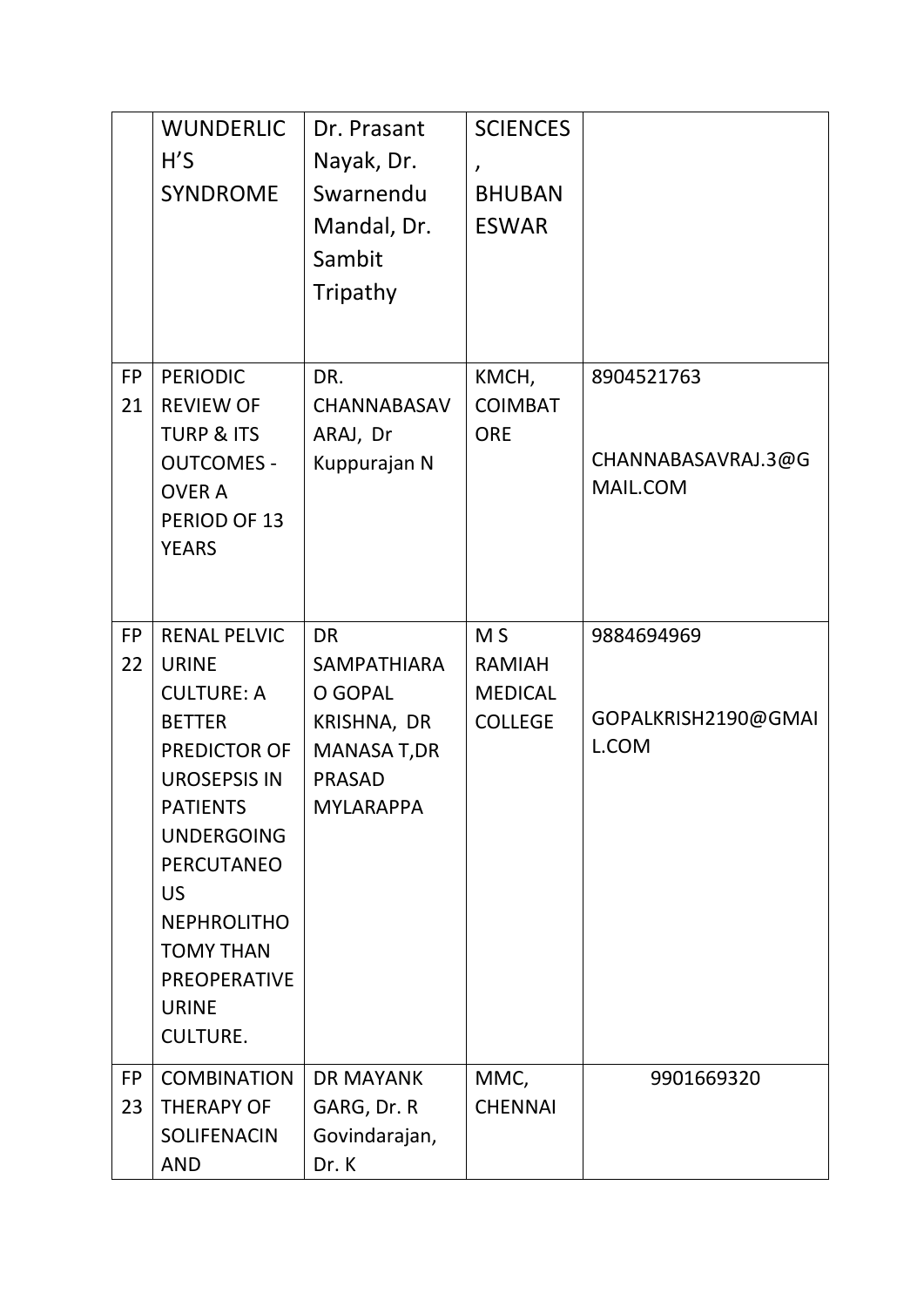|                 | <b>MIRABEGRON</b><br><b>HAS</b><br><b>IMPROVED</b><br><b>EFFICACY IN</b><br><b>OVERACTIVE</b><br><b>BLADDER</b><br><b>OVER</b><br><b>SOLIFENACIN</b><br><b>SINGLE AND</b><br><b>DOUBLE DOSE</b><br><b>MONOTHERAP</b> | Saravanan, Dr.<br>G.<br>Chengalvarayan<br>, Dr.<br>Balasubramania<br>m   |                                                              | DR.MAYANKGARG1@GM<br>AIL.COM                   |
|-----------------|----------------------------------------------------------------------------------------------------------------------------------------------------------------------------------------------------------------------|--------------------------------------------------------------------------|--------------------------------------------------------------|------------------------------------------------|
| <b>FP</b>       | Υ<br><b>A SINGLE</b>                                                                                                                                                                                                 | PRUTHVI RAJ H,                                                           | <b>INSTITUTE</b>                                             |                                                |
| 24              | <b>CENTRE STUDY</b><br>OF INTR<br><b>OPERATIVE</b><br><b>AND POST</b><br><b>OPERATIVE</b><br><b>COMPLICATIO</b><br><b>NS OF RIRS-A</b><br><b>SINGLE</b><br><b>CENTRE STUDY</b>                                       | <b>MANOHAR CS,</b><br><b>KESHAVA</b><br><b>MUURTHY R</b>                 | <b>OF</b><br><b>NEPHRO</b><br><b>UROLOGY</b>                 |                                                |
| <b>FP</b><br>25 | A<br><b>PROSPECTIVE</b><br><b>COMPARATIVE</b><br><b>STUDY</b><br><b>OF</b><br><b>TRANSURETHR</b><br><b>AL</b><br><b>ENUCLEORESE</b><br><b>CTION</b><br><b>OF</b><br>PROSTATE(TUE<br>RP)<br><b>VERSUS</b>             | <b>DR R K RAJESH</b><br>DR.V<br>RAJAGOPAL,<br>DR. DVSLN<br><b>SHARMA</b> | <b>APOLLO</b><br>HOSPITAL,<br><b>JUBILEE</b><br><b>HILLS</b> | 9700129624<br>RAJESHRAMAKRISHNA3<br>@GMAIL.COM |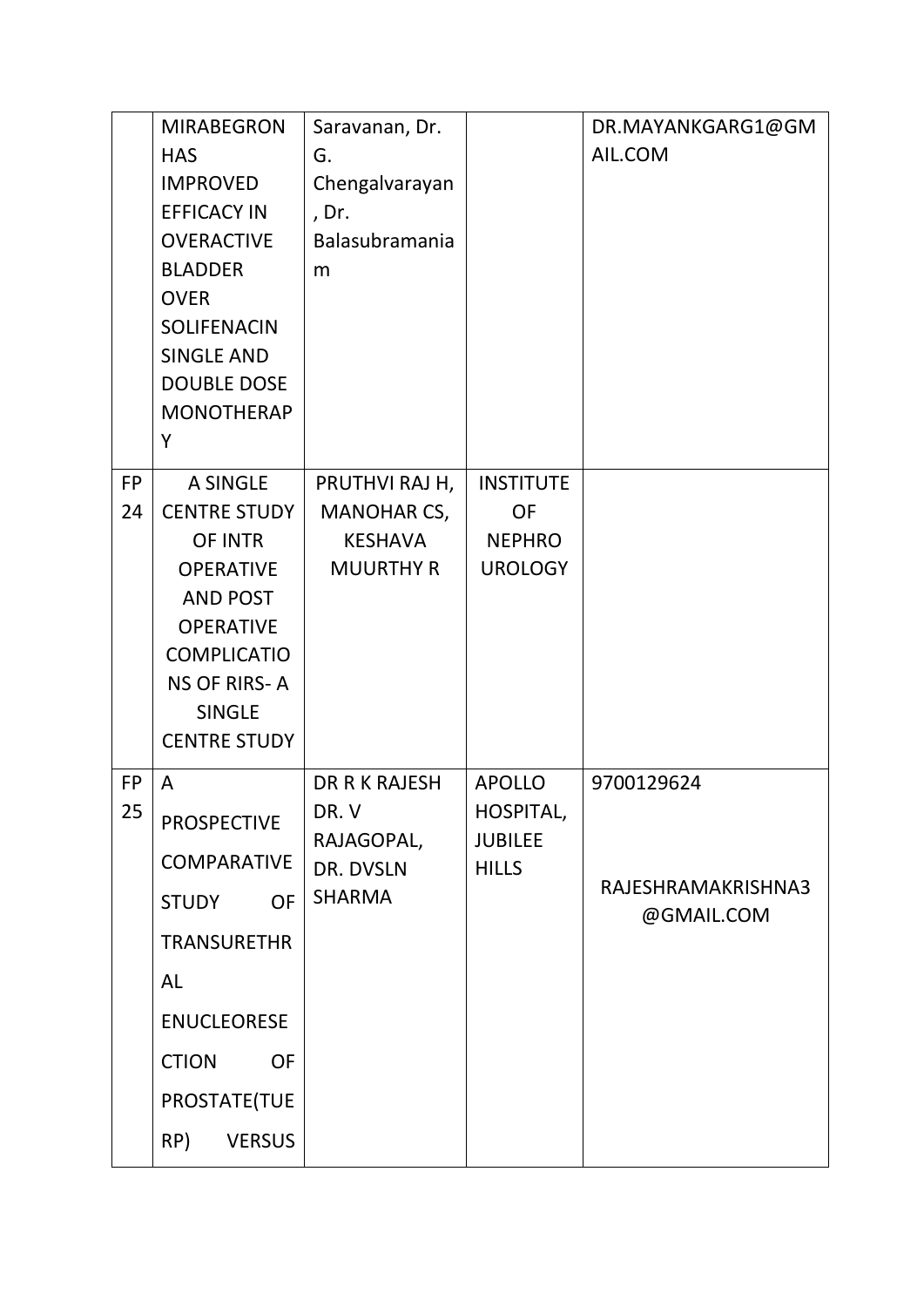|                 | <b>STANDARD</b>                                                                    |                                                                  |                        |                                        |
|-----------------|------------------------------------------------------------------------------------|------------------------------------------------------------------|------------------------|----------------------------------------|
|                 | <b>TRANSURETHR</b>                                                                 |                                                                  |                        |                                        |
|                 | AL RESECTION                                                                       |                                                                  |                        |                                        |
|                 | <b>PROSTATE</b><br>OF                                                              |                                                                  |                        |                                        |
|                 | (TURP)"                                                                            |                                                                  |                        |                                        |
|                 |                                                                                    |                                                                  |                        |                                        |
|                 |                                                                                    |                                                                  |                        |                                        |
| <b>FP</b><br>26 | <b>URETEROSCOP</b><br>IC                                                           | DR.SIDDALINGA                                                    | <b>PREETI</b>          | 8106817894                             |
|                 | <b>LITHOTRIPSY</b>                                                                 | SWAMY PM, Dr                                                     | <b>UROLOGY</b>         |                                        |
|                 | <b>BY THULIUM</b>                                                                  | Chandra Mohan                                                    | <b>AND</b>             | DRSIDDA@GMAIL.COM                      |
|                 | <b>FIBER LASER</b>                                                                 | V, Dr                                                            | <b>KIDNEY</b>          |                                        |
|                 | <b>VS HOLMIUM</b><br>LASER, A                                                      | Ramakrishna P,                                                   | HOSPITAL,              |                                        |
|                 | <b>SINGLE</b>                                                                      | Dr Soundarya                                                     | <b>HYDERABA</b>        |                                        |
|                 | <b>CENTER</b><br><b>PROSPECTIVE</b>                                                | G, Dr Manas                                                      | D                      |                                        |
|                 | <b>RANDOMIZED</b>                                                                  | babu, Dr                                                         |                        |                                        |
|                 | <b>STUDY</b>                                                                       | Hemnath A, Dr                                                    |                        |                                        |
|                 |                                                                                    | Rakesh Panda                                                     |                        |                                        |
| <b>FP</b><br>27 | <b>MANAGEMEN</b><br><b>T OPTIONS</b><br><b>FOR</b>                                 | <b>DR PATRAVALE</b><br><b>TANMAY</b><br><b>BHARAT, K</b>         | MMC,<br><b>CHENNAI</b> | 8551004555                             |
|                 | <b>BILATERAL</b><br><b>LARGE RENAL</b><br><b>CALCULI - A</b><br><b>CASE SERIES</b> | Subramaniyan,<br>R Govindarajan,<br>K Hemalatha, S<br>Saraswathi |                        | TANMAY.PATRAVALAE@<br><b>GMAIL.COM</b> |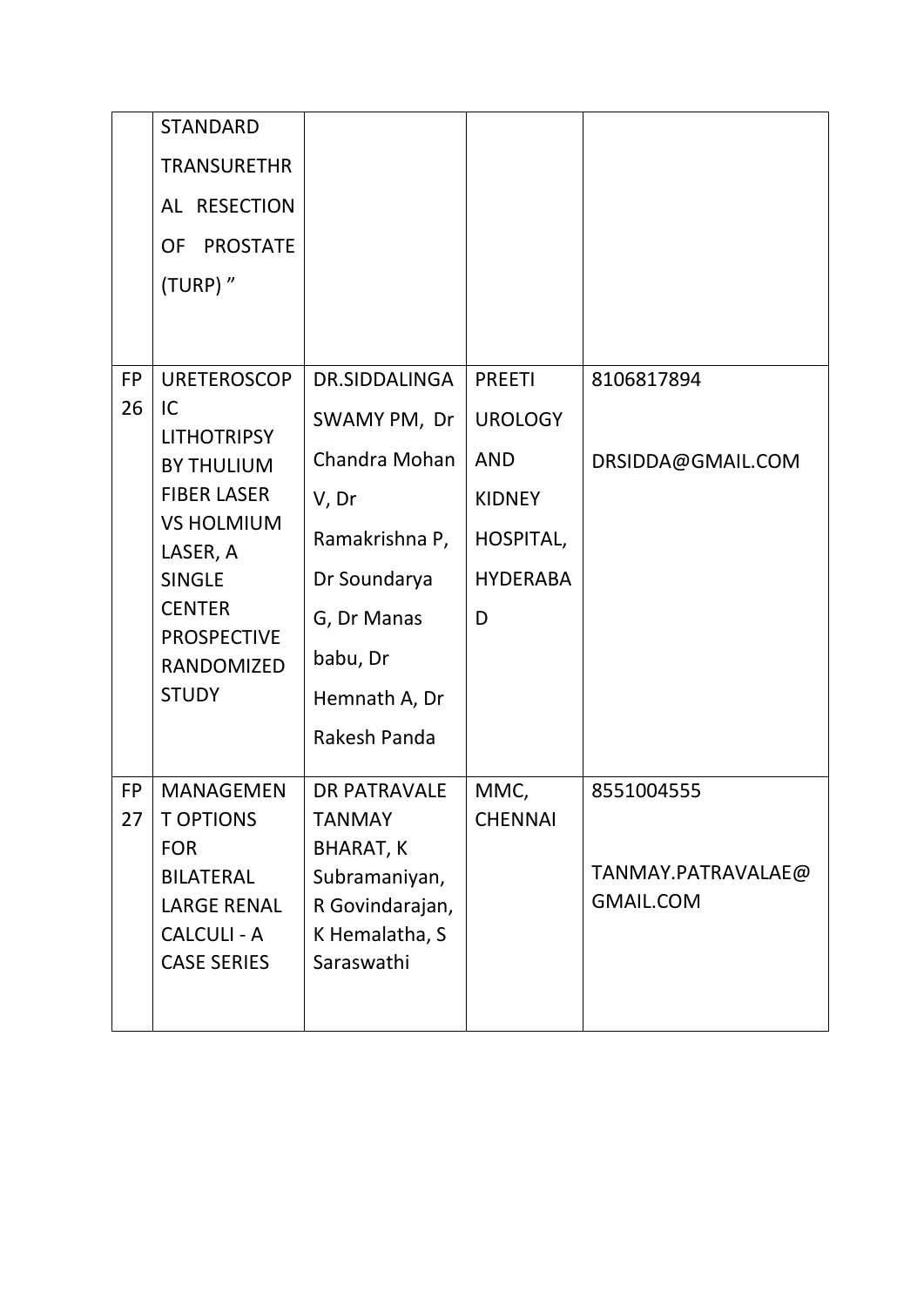| <b>FP</b><br>28 | Role of single<br>dose silodosin<br>in enhancing<br>visualisation of<br>posterior<br>urethra prior<br>to combined<br><b>RGU and MCU</b><br>in patient with<br>stricture<br>$urethra - A$<br>prospective<br>comparative<br>analysis | CA Manish, CS<br>Manohar                                                                                                                                     | Institute of<br>Nephro<br>urology                                  | manishca80@gmail.com<br>6362100103              |
|-----------------|------------------------------------------------------------------------------------------------------------------------------------------------------------------------------------------------------------------------------------|--------------------------------------------------------------------------------------------------------------------------------------------------------------|--------------------------------------------------------------------|-------------------------------------------------|
| <b>FP</b><br>29 | <b>PREVELENT</b><br><b>PRACTICE</b><br><b>PATTERN IN</b><br><b>THE</b><br><b>MANAGEMEN</b><br>T OF<br><b>STRICTURE</b><br><b>URETHRA: AN</b><br><b>INDIAN</b><br>PERSPECTIVE.                                                      | <b>DR</b><br><b>MANJUNATH</b><br><b>IRAPPA WALI,</b><br>Anupam<br>choudary, Arun<br>chawla                                                                   | <b>KMC</b><br><b>MANIPAL</b>                                       | 9731960348<br>SIDDARTHWALI@GMAIL.<br><b>COM</b> |
| <b>FP</b><br>30 | <b>THULIUM</b><br><b>FIBRE LASER</b><br>(135W)<br><b>SURGERY FOR</b><br><b>BPH OUR</b><br><b>INITIAL</b><br><b>EXPERIENCE</b><br><b>AND SHORT-</b><br><b>TERM</b><br>FOLLOW-UP                                                     | <b>VIKRAMSRIDHA</b><br>RAN,<br><b>KARTHIKEYAN</b><br>N,<br><b>GOVINDHARAJA</b><br>N,<br>MAHESWARAN,<br><b>SURESHDURAIR</b><br>AJ,<br><b>VINODHKHANN</b><br>A | <b>SRI</b><br><b>PADUKA</b><br><b>SPECIALITY</b><br><b>HOSPIAL</b> | drs.vikram@gmail.com<br>9677860006              |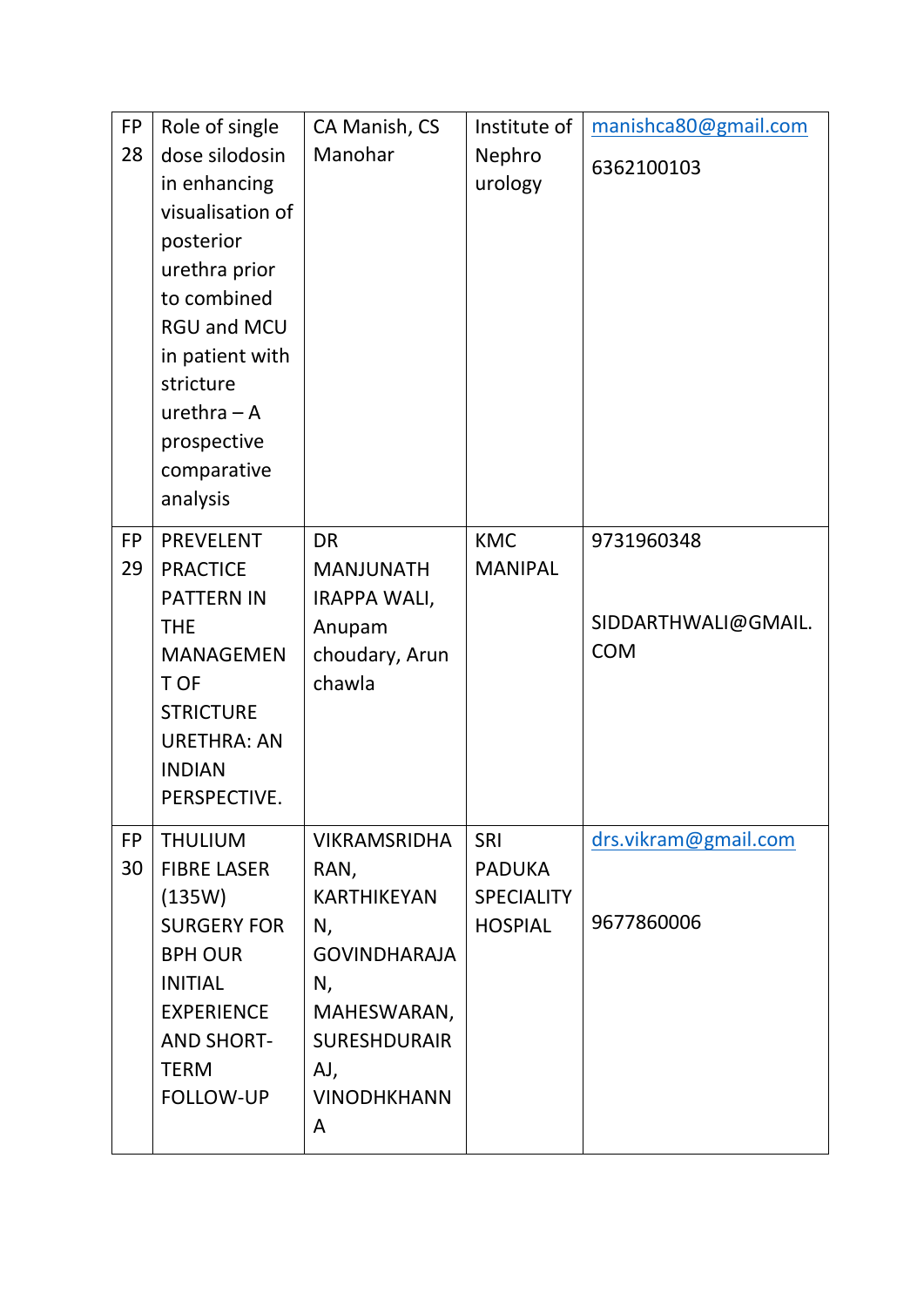| <b>FP</b><br>31 | <b>COMPARATIVE</b><br><b>STUDY OF</b><br><b>SUPINE VS</b><br><b>PRONE</b><br><b>PERCUTANEO</b><br><b>US</b><br><b>NEPHROLITHO</b><br><b>TOMY (PCNL)</b><br><b>TREATMENT</b><br><b>FOR REMOVAL</b><br><b>OF RENAL</b><br>CALCULI.                                                                                     | <b>DR SAGAR</b><br>SOITKAR, Dr J.<br>SASI KUMAR, Dr<br>YERUVA ANIL<br><b>REDDY</b>              | <b>MAMATA</b><br><b>MEDICAL</b><br>COLLEGE,<br><b>KHANMA</b><br>M | 9890712133<br>SAGARSOIKAR@GMAIL.C<br><b>OM</b> |
|-----------------|----------------------------------------------------------------------------------------------------------------------------------------------------------------------------------------------------------------------------------------------------------------------------------------------------------------------|-------------------------------------------------------------------------------------------------|-------------------------------------------------------------------|------------------------------------------------|
|                 |                                                                                                                                                                                                                                                                                                                      |                                                                                                 |                                                                   |                                                |
| <b>FP</b><br>32 | <b>MODIFIED</b><br>R.E.N.A.L<br><b>NEPHROMETR</b><br><b>Y SCORE Vs</b><br>R.E.N.A.L<br><b>NEPHROMETR</b><br>Y SCORE IN<br><b>PARTIAL</b><br><b>NEPHRECTOM</b><br><b>Y TO PREDICT</b><br><b>POST</b><br><b>OPERATIVE</b><br><b>COMICATIONS</b><br><b>RETROSPECTIV</b><br><b>E CROSS</b><br><b>SECTIONAL</b><br>STUDY. | Dr Kushal<br>Kumar TR, Dr<br>Manohar CS, Dr<br>Navaneeth S, Dr<br>Keshavamurthy<br>$\mathsf{R}$ | Institute of<br>Nephrouro<br>logy                                 | kushal.saral@gmail.com                         |
| <b>FP</b><br>33 | <b>TUBELESS</b><br><b>VERSUS</b><br><b>CONVENTIONA</b><br><b>L MINIMALLY</b><br><b>INVASIVE</b>                                                                                                                                                                                                                      | <b>DR</b><br><b>VAMSEEDHAR</b><br>REDDY,<br>Sasikumar j,<br>Anil reddy y,                       | <b>MAMATA</b><br><b>GENERAL</b><br>HOSPITAL,                      | 9740481225<br>VAMSEEDHAR.CH@GMAI<br>L.COM      |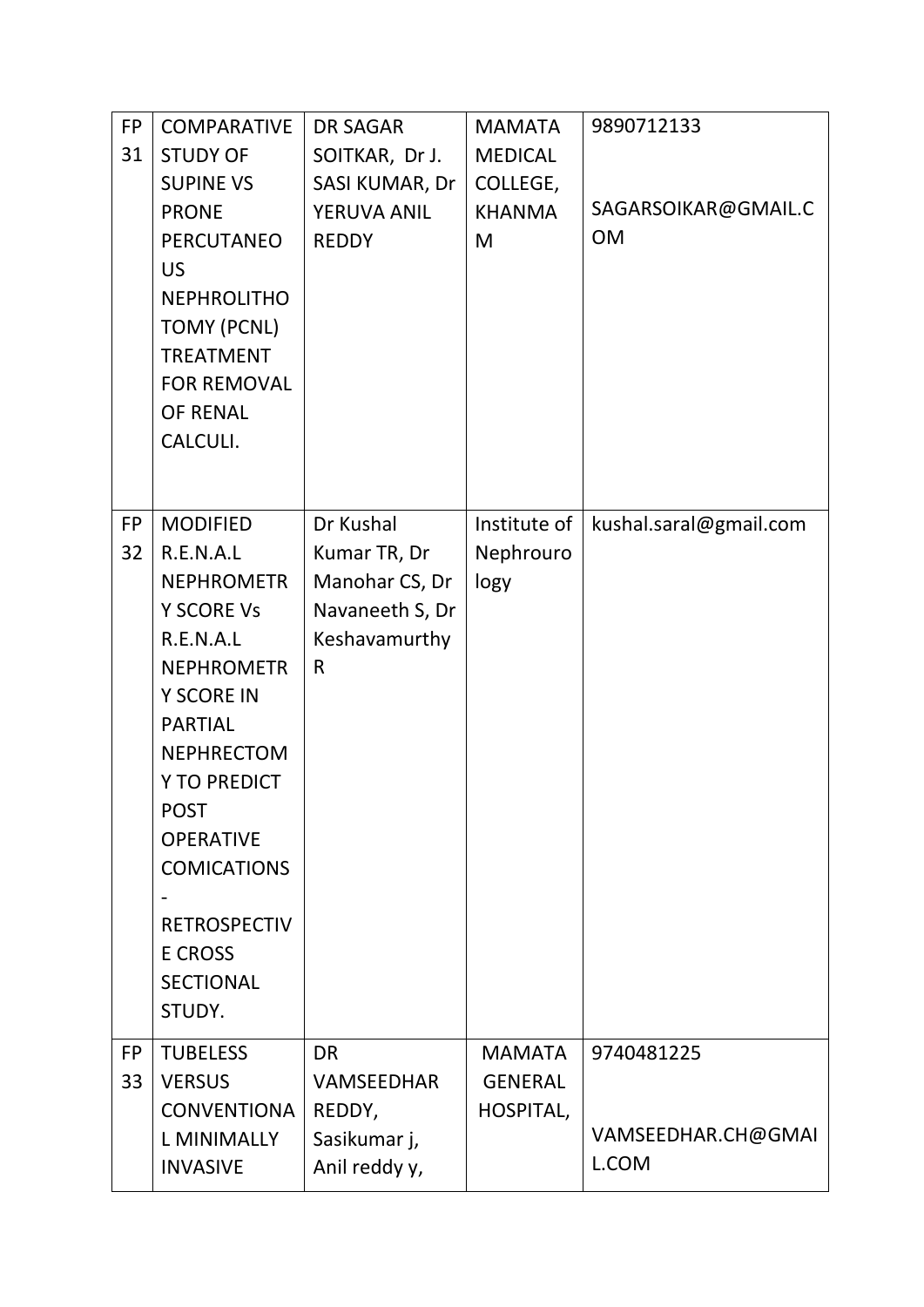|           | <b>PERCUTANEO</b>  | Nishanth             | <b>KHAMMA</b>  |                    |
|-----------|--------------------|----------------------|----------------|--------------------|
|           | <b>US</b>          | kumarmydam,          | M              |                    |
|           | <b>NEPHROLITHO</b> | sharma Rahul         |                |                    |
|           | $TOMY - A$         | mataprasad           |                |                    |
|           | <b>COMPARATIVE</b> |                      |                |                    |
|           | <b>STUDY</b>       |                      |                |                    |
|           |                    |                      |                |                    |
|           |                    |                      |                |                    |
| <b>FP</b> | A study of         | CHANDAN M N,         | Institute of   |                    |
| 34        | prognostic role    | <b>SHIVAKUMAR</b>    | Nephro         |                    |
|           | of systemic        | V,                   | urology        |                    |
|           | immune-            | SHIVALINGAIAH        |                |                    |
|           | inflammation       | M,                   |                |                    |
|           | index in           | <b>KESHAVAMURT</b>   |                |                    |
|           | intermediate       | HY <sub>R</sub>      |                |                    |
|           | risk non-          |                      |                |                    |
|           | muscle             |                      |                |                    |
|           | invasive           |                      |                |                    |
|           | bladder cancer     |                      |                |                    |
|           | patients aged      |                      |                |                    |
|           | less than 40       |                      |                |                    |
|           | years              |                      |                |                    |
| <b>FP</b> | <b>COMPARISON</b>  | DR. SUJI C S, DR     | <b>GOVT</b>    | 9611682587         |
| 35        | <b>OF</b>          | HARIS C H, DR        | <b>MEDICAL</b> |                    |
|           | <b>USEFULNESS</b>  | <b>FREDRICK PAUL</b> | <b>COLLEGE</b> |                    |
|           | <b>AND</b>         | $\mathsf{R}$         | <b>KOTTAYA</b> | sijugcsk@gmail.com |
|           | <b>ACCEPTANCE</b>  |                      | M              |                    |
|           | OF VISUAL          |                      |                |                    |
|           | <b>PROSTATE</b>    |                      |                |                    |
|           | <b>SYMPTOM</b>     |                      |                |                    |
|           | <b>SCORE AND</b>   |                      |                |                    |
|           | <b>INTERNATION</b> |                      |                |                    |
|           | <b>AL PROSTATE</b> |                      |                |                    |
|           | <b>SYMPTOM</b>     |                      |                |                    |
|           | <b>SCORE IN</b>    |                      |                |                    |
|           | <b>PATIENTS</b>    |                      |                |                    |
|           |                    |                      |                |                    |
|           | <b>WITH LOWER</b>  |                      |                |                    |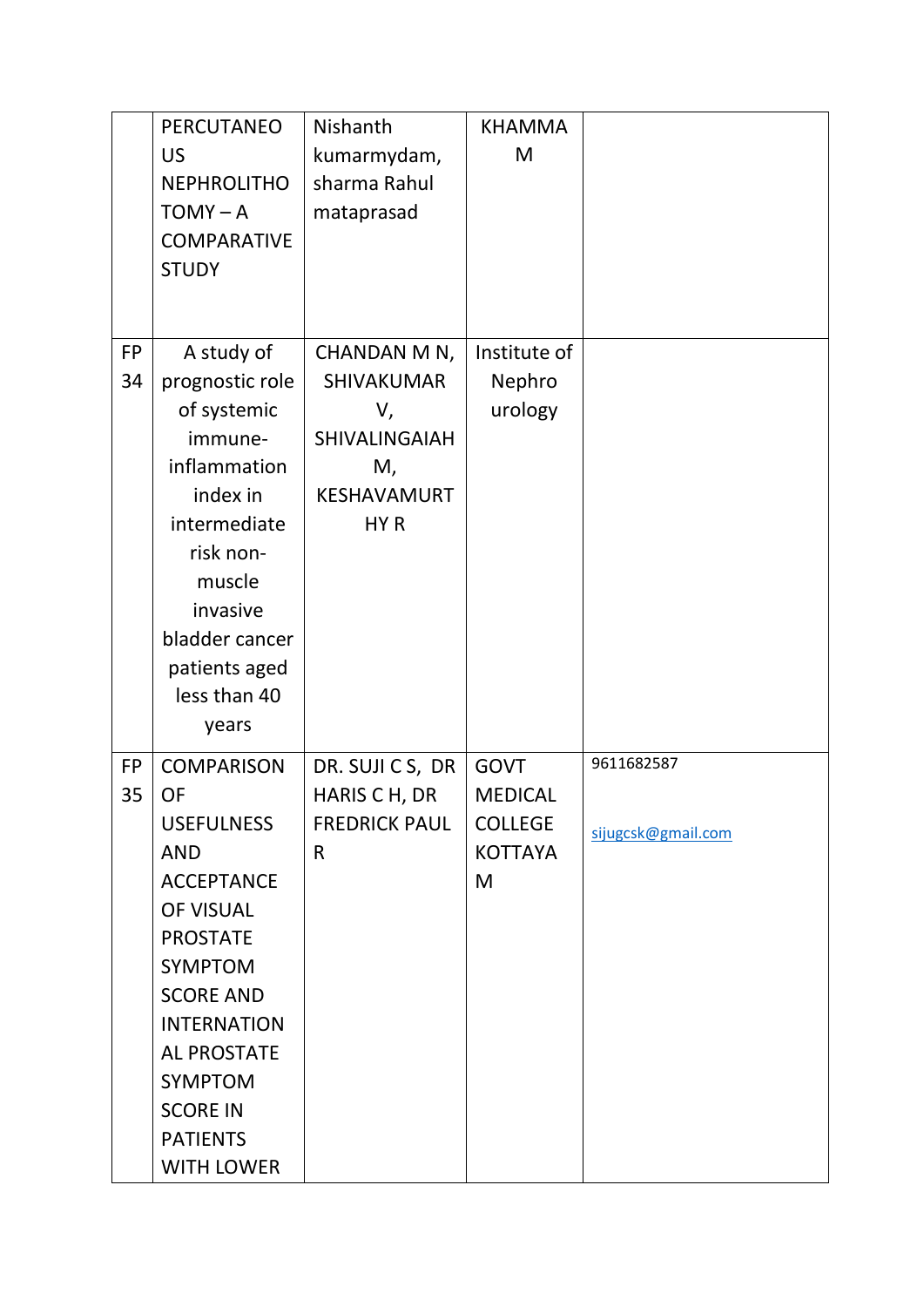|                 | <b>URINARY</b><br><b>TRACT</b><br><b>SYMPTOMS</b>                                                                                                                                                                                                                  |                                                                                                                                                                                                                             |                                   |                                               |
|-----------------|--------------------------------------------------------------------------------------------------------------------------------------------------------------------------------------------------------------------------------------------------------------------|-----------------------------------------------------------------------------------------------------------------------------------------------------------------------------------------------------------------------------|-----------------------------------|-----------------------------------------------|
| <b>FP</b><br>36 | <b>SUPINE PCNL-5</b><br><b>YEAR</b><br><b>EXPERIENCE IN</b><br>A TERTIARY<br><b>CARE CENTER</b>                                                                                                                                                                    | <b>DR MANOJ</b><br><b>KUMAR</b><br>DEEPAK, Prof.<br>Senthil kumar,<br>Dr. J. Saravanan                                                                                                                                      | SRM,<br><b>CHENNAI</b>            | 9840546672<br>DRMKDEEPAK@GMAIL.C<br><b>OM</b> |
| <b>FP</b><br>37 | <b>CLINCAL</b><br><b>PROFILE</b><br><b>MANAGEMEN</b><br><b>TAND</b><br><b>FOLLOW-UP</b><br>OF ADULT<br><b>URETEROCOEL</b><br>$E - A TERTIARY$<br><b>CARE CENTRE</b><br><b>EXPERIENCE</b>                                                                           | Dr.<br>Dhanashekar N,<br>Dr.<br>Shivalingaiah M                                                                                                                                                                             | Institute of<br>NephroUr<br>ology | rajudhanashekar@gmail.<br>com<br>9380801105   |
| FP<br>38        | <b>LABIA MAJORA</b><br><b>FASCIOCUTAN</b><br><b>EOUS FLAP</b><br><b>RECONSTRUCT</b><br><b>ION IN</b><br><b>COMPLEX</b><br><b>UROGYNECOL</b><br><b>OGICAL</b><br><b>FISTULAS</b><br><b>WITH VAGINAL</b><br><b>DEFECT - A</b><br><b>VERSATILE</b><br><b>APPROACH</b> | <b>DR ATANU</b><br><b>KUMAR PAL,</b><br><b>SIDDHARTHA</b><br>KALRA,<br>PRAANJAL<br>GUPTA,<br><b>LALGUDI</b><br><b>NARAYANAN</b><br>DORAIRAJAN,<br><b>SREERAG</b><br><b>KODAKATTIL</b><br>SREENIVASAN,<br><b>MUJAHID ALI</b> | <b>JIPMER</b>                     | 8583840048<br>Atanub879@gmail.com             |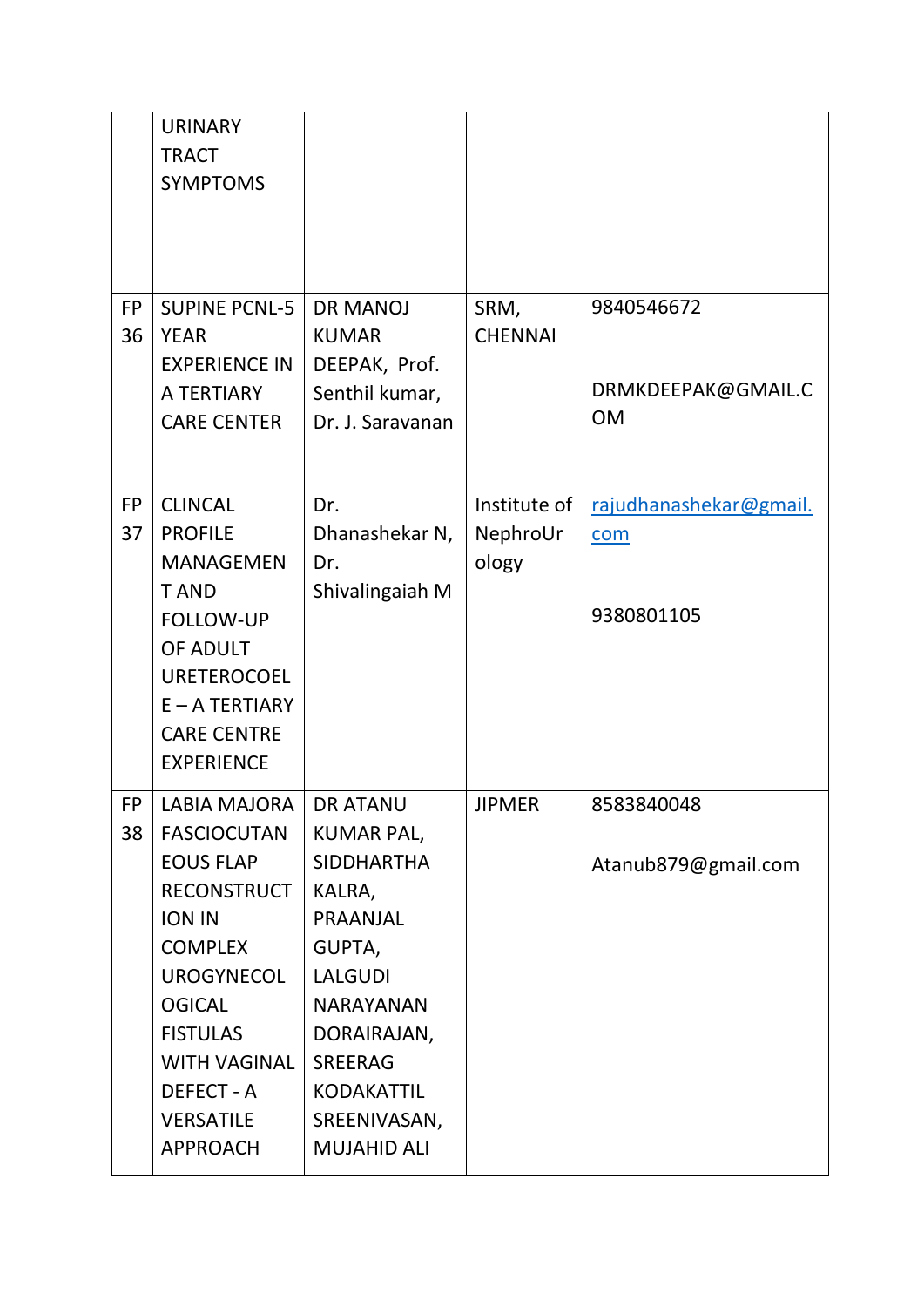| <b>FP</b> | <b>CUPI score: A</b> | Dr.Manjunatha. | Institute of | sbmanju.manjunath01@mail.co |
|-----------|----------------------|----------------|--------------|-----------------------------|
| 39        | Novel scoring        | S.B            | Nephro       | m                           |
|           | system for           | Dr.Manohar.C.S | Urology,     | 8197579559                  |
|           | Predicting the       |                |              |                             |
|           | Hospital stay        |                |              |                             |
|           | in patients          |                |              |                             |
|           | with Fourniers       |                |              |                             |
|           | gangrene             |                |              |                             |
|           |                      |                |              |                             |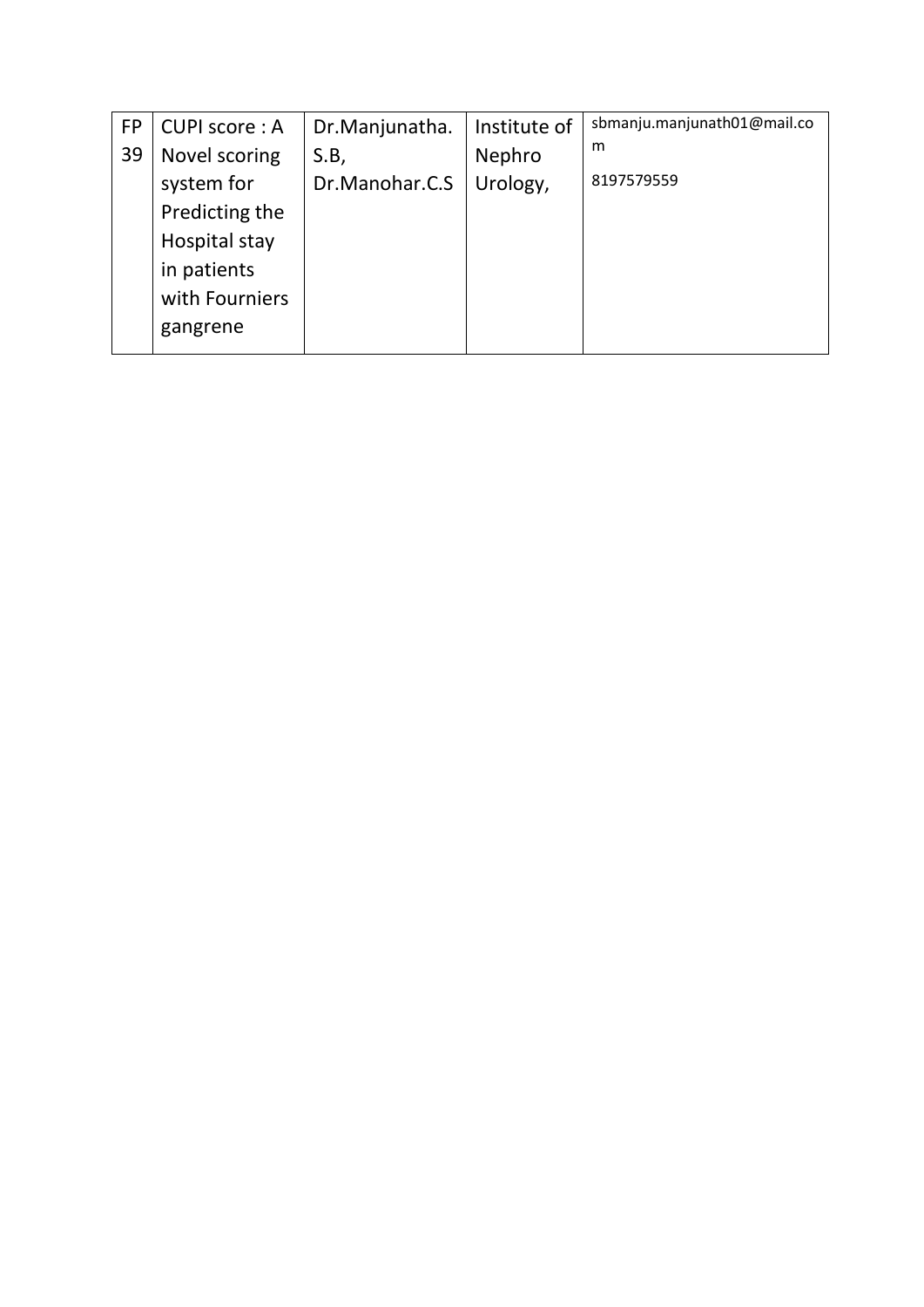### FREE VIDEOS

| S <sub>NO</sub>   | <b>TITLE</b>                                                                                                                                                                                          | <b>AUTHOR</b>                                                                                                                                                     | <b>INSTITUTE</b>                                                                 | CONTACT                                          |
|-------------------|-------------------------------------------------------------------------------------------------------------------------------------------------------------------------------------------------------|-------------------------------------------------------------------------------------------------------------------------------------------------------------------|----------------------------------------------------------------------------------|--------------------------------------------------|
| FV1.              | <b>Natural Orifice</b><br>Trans-luminal<br>Endoscopic surgery<br>for Donor<br>nephrectomy-Our<br>experience                                                                                           | DR. Ramaswam<br>iKrishnamohan,<br>Bhirud Pankaj,<br>Podiyedath<br>Harigovind                                                                                      | <b>METROMED</b><br><b>INSTITUTE OF</b><br>ADVANCED<br>UROLOGY,<br><b>CALICUT</b> | drkrismohan@gmail.com<br>9387262000              |
| FV <sub>2</sub> . | UNIVERSAL<br>POSITION FOR ALL<br><b>COMPLEX STONE</b><br>MANAGEMENT                                                                                                                                   | DR.HEMNATH<br>ANANDAN                                                                                                                                             | <b>PREETI</b><br><b>UROLOGY</b><br>HOSPITAL,<br><b>HYDERABAD</b>                 | hemusound@gmail.com<br>9976689874                |
| FV3.              | Reverse 7<br>configured<br>Laparoscopic<br>Intracorporeal<br><b>Bilateral Ileal ureter</b><br>reconstruction for<br>lower ureteric<br>stricture in post<br>radiation scenario<br>for Carcinoma Cervix | DR.RAMALINGAM,<br>Dr.Sivasankaran,<br>Dr. Senthil                                                                                                                 | <b>HINDUSTAN</b><br>HOSPITAL,<br><b>COIMBATORE</b>                               | uroram@gmail.com<br>9842221138                   |
| FV4.              | Laparoscopic<br>"Simple"<br>Nephrectomy - Not<br>so simple!                                                                                                                                           | DR.SOUNDARYA,<br>Dr Chandramohan<br>Vaddi, Dr<br>Ramakrishna<br>Paidakula, Dr<br>Siddalinga Swamy,<br>Dr<br>HemnathAnandan<br>, Dr Manas Babu,<br>Dr Rakesh Panda | <b>PREETI</b><br><b>UROLOGY</b><br>HOSPITAL,<br><b>HYDERABAD</b>                 | Dr.soundarya.ganesan@gmail.co<br>m<br>9787731515 |
| <b>FV5.</b>       | Minimally Invasive<br><b>Techniques of Lower</b><br>Ureteric<br>Reconstruction<br>using Extracorporeal<br>and Intracorporeal<br>approach for benign<br>ureteric pathologies-                          | DR.ALI MUJAHID,<br>Kalra Sidhartha,<br>LN Dorairajan, KS<br>Sreerag,<br>Kushwaha SS, Pal<br>Atanu Kumar                                                           | JIPMER,<br><b>PONDICHERRY</b>                                                    | Mujahid1602@gmail.com<br>9520803088              |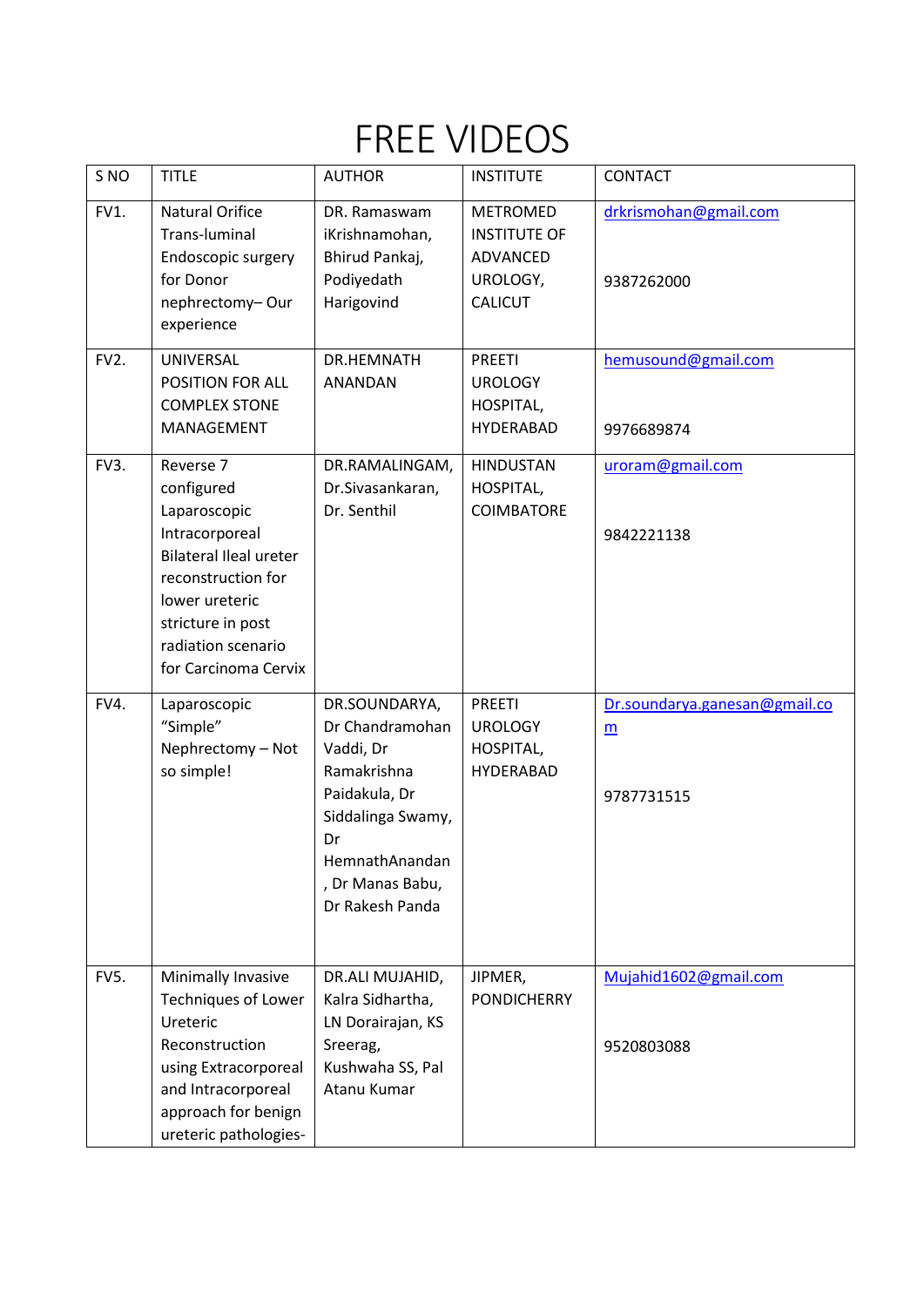|             | <b>Technical appraisal</b><br>and outcomes                                                                                                                                               |                                                                                                                                         |                                                                                  |                                           |
|-------------|------------------------------------------------------------------------------------------------------------------------------------------------------------------------------------------|-----------------------------------------------------------------------------------------------------------------------------------------|----------------------------------------------------------------------------------|-------------------------------------------|
| <b>FV6.</b> | <b>Robotic Assisted</b><br>Kidney Transplant<br>[RAKT] with<br>complete<br>Intracorporeal<br>vascular<br>anastomosis of two<br>renal arteries<br>separately to<br>external iliac artery. | <b>DR.DEEPAKJ</b><br>KADDU, Dr Dinesh<br>Cherian, Dr<br>Bikramjitsingh<br>Sodhi, Dr Sandep<br>P, Dr Antony<br>Thomas, Dr<br>Kishore TA, | <b>ASTER MEDCITY</b><br>HOSPITAL,<br><b>KOCHI</b>                                | Drdeepak60@gmail.com                      |
| FV7.        | <b>PEDIATRIC</b><br>LAPAROSCOPIC<br>PYELOPLASTY IN A<br><b>THORACIC KIDNEY</b><br>WITH CONGENITAL<br><b>DIAPHRAGMATIC</b><br><b>HERNIA REPAIR</b>                                        | DR.VINEET<br>SAKHIREDDY,<br>George P<br>Abraham, Datson<br>George                                                                       | <b>VPS LAKESHORE</b><br>HOSPITAL,<br><b>KOCHI</b>                                | Vineet.sakhireddy@gmail.com<br>9048666666 |
| FV8.        | Long-term follow-up<br>and success rate of<br>ventral inlay buccal<br>mucosal graft<br>urethroplasty for<br>female urethral<br>stricture disease.                                        | DR.SANTOSH<br>KUMARASWAMY,<br>Gorrepati Rohith,<br>Swarnendu<br>Mandal, Manoj K<br>Das, Prasant<br>Nayak, Sambit<br>Tripathy            | AIIMS,<br><b>BHUBANESWAR</b>                                                     | Santosh3091@gmail.com<br>8800254687       |
| FV9.        | Different techniques<br>of tumor resection<br>in robotic partial<br>nephrectomy                                                                                                          | DR.PRASHANTH<br>KULKARNI, Dr<br>Jagadish Koushik,<br>Dr Sourabh<br><b>Bhargva</b>                                                       | NARAYANA<br>HEALTH,<br>BENGALURU                                                 | uroprashant@gmail.com<br>9620048836       |
| FV10.       | <b>ANDERSON HYNES</b><br><b>PYELOPLASTY FOR</b><br>PELVIURETERIC<br><b>JUNCTION</b><br><b>OBSTRUCTION</b><br><b>USING ROBOTIZED 3</b><br><b>DIMENTIONAL</b><br>LAPAROSCOPY               | DR. Ramaswami<br>Krishnamohan,<br>Bhirud Pankaj,<br>Podiyedath<br>Harigovind                                                            | <b>METROMED</b><br><b>INSTITUTE OF</b><br>ADVANCED<br>UROLOGY,<br><b>CALICUT</b> | drkrismohan@gmail.com<br>9387262000       |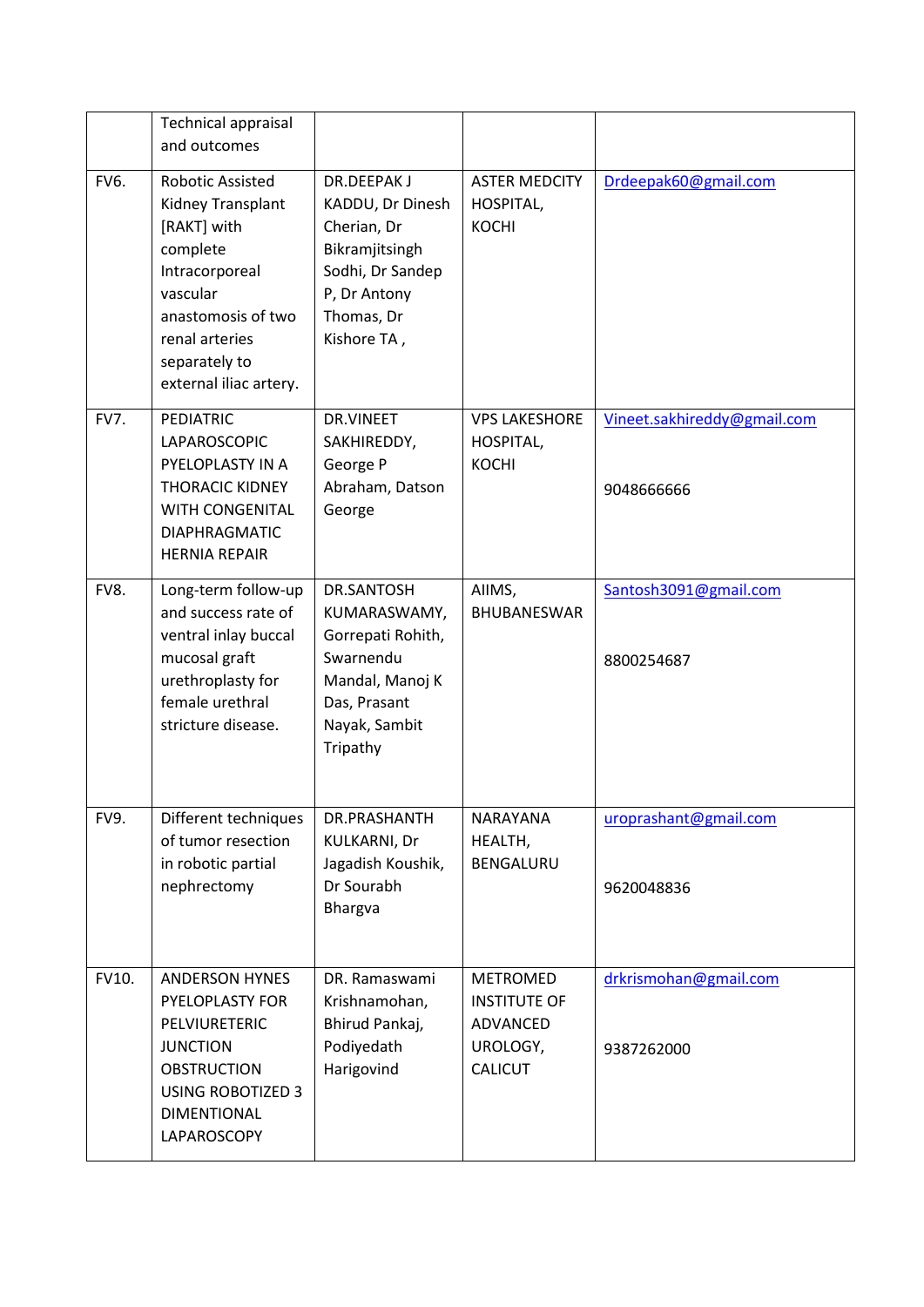| FV11.<br>FV12. | <b>TECHNICAL TIPS OF</b><br>LAPAROSCOPIC<br><b>BUCCAL MUCOSAL</b><br><b>GRAFT</b><br><b>URETEROPLASTY</b><br><b>USING 3D CAMERA</b><br>Laparoscopic                                                                          | DR.SIVASANKARA<br>N, M.<br>RAMALINGAM,<br>K. SENTHIL<br>DR.AMEYA                                              | <b>HINDUSTAN</b><br>HOSPITAL,<br><b>COIMBATORE</b><br><b>MS RAMAIAH</b> | sivanurology@gmail.com<br>8825906650<br>ameyasangle@gmail.com |
|----------------|------------------------------------------------------------------------------------------------------------------------------------------------------------------------------------------------------------------------------|---------------------------------------------------------------------------------------------------------------|-------------------------------------------------------------------------|---------------------------------------------------------------|
|                | Heminephrectomy<br>in a horse shoe<br>kidney - A surgical<br>challenge                                                                                                                                                       | SANGLE, , Dr.<br>Manasa T, Dr.<br>Prasad Mylarappa                                                            | <b>MEDICAL</b><br>COLLEGE,<br>BENGALURU                                 | 8956886855                                                    |
| FV13.          | LAPAROSCOPIC<br><b>APPENDIX</b><br><b>INTERPOSITION FOR</b><br>A LONG SEGMENT<br>URETERAL DEFECT<br>AFTER FAILED OPEN<br><b>URETERO-</b><br><b>URETEROSTOMY</b>                                                              | DR.VINEET<br>SAKHIREDDY,<br>George P<br>Abraham, Datson<br>George                                             | <b>VPS LAKESHORE</b><br>HOSPITAL,<br><b>KOCHI</b>                       | Vineet.sakhireddy@gmail.com<br>9048666666                     |
| FV14.          | Robot-assisted<br>Intracorporeal<br>Simultaneous Ileal<br><b>Ureter Replacement</b><br>and Augmentation<br>Cystoplasty in the<br>treatment of<br>Genitourinary<br>Tuberculosis: An<br>Illustrated<br><b>Techniques Video</b> | DR.SWAPNIL<br><b>SINGH</b><br>KUSHWAHA,<br>Sidhartha Kalra,<br>Sreerag K S,<br>Dorairajan L N,<br>Mujahid Ali | JIPMER,<br><b>PONDICHERRY</b>                                           | Kushwaha.swapnil@gmail.com<br>88025786774                     |
| FV15.          | En bloc resection of<br>bladder tumor                                                                                                                                                                                        | DR.SURESH,<br>Vikram Sridharan,<br>Maheswaran,<br>Govindharajan,<br>Karthikeyan,<br>Vinodthkhanna             | <b>SREE PADUKA</b><br>SPECIALITY<br>HOSPITAL,<br><b>TRICHY</b>          | adsureshms@gmail.com<br>9790255822                            |
| FV16.          | En-bloc Thulium<br>laser enucleation of<br>prostate and<br>morcellation - tips<br>and tricks                                                                                                                                 | DR.Dheeraj<br>Kasaraneni,<br>Priyatham<br>Kasaraneni                                                          | Prashanth<br>Hospital,<br>Vijayawada                                    | dheerajkasaraneni@gmail.com<br>9885387377                     |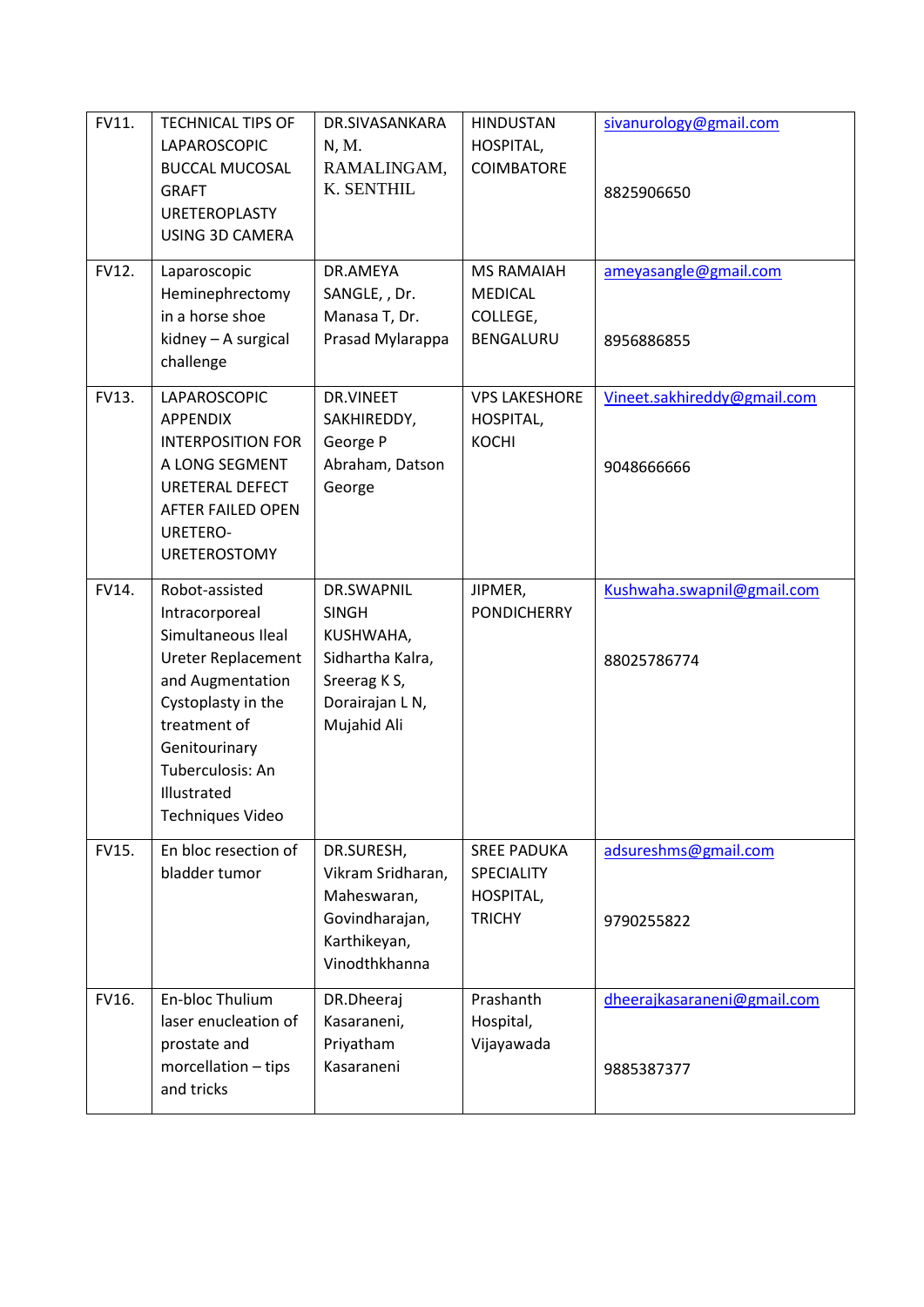### FREE POSTERS

| S <sub>NO</sub> .  | <b>TITLE</b>                                                                                                                                                                                                                                                                                                                                                                          | <b>AUTHOR</b>                                                                                            | <b>INSTITUTE</b>                                                  | <b>CONTACT</b>                               |
|--------------------|---------------------------------------------------------------------------------------------------------------------------------------------------------------------------------------------------------------------------------------------------------------------------------------------------------------------------------------------------------------------------------------|----------------------------------------------------------------------------------------------------------|-------------------------------------------------------------------|----------------------------------------------|
| FPO1.              | PENILE PLAQUE<br><b>INCISION WITH</b><br><b>BUCCAL MUCOSAL</b><br><b>GRAFT</b><br><b>AUGMENTATION</b><br><b>FOLLOWED BY</b><br><b>PLACEMENT OF</b><br><b>MALLEABLE PENILE</b><br><b>PROSTHESIS:</b><br><b>SINGLE STAGE</b><br><b>SURGICAL</b><br><b>MANAGEMENT OF</b><br><b>ADVANCED</b><br>PEYRONIE'S<br><b>DISEASE WITH</b><br><b>REFRACTORY</b><br><b>ERECTILE</b><br>DYSFUNCTION. | Dr. Anshuman Singh;<br>Dr. Arun Chawla                                                                   | <b>KASTURBA</b><br><b>MEDICAL</b><br>COLLEGE,<br><b>MANIPAL</b>   | urology.anushman@gmail.<br>com<br>8840160114 |
| FPO <sub>2</sub> . | <b>GRAFT RENAL</b><br><b>ARTERY</b><br><b>THROMBOSIS</b><br><b>FOLLOWING COVID</b><br><b>19 INFECTION</b>                                                                                                                                                                                                                                                                             | DR.PRAVEEN, Prof. K.<br>Saravanan, Dr. P R.<br>Saravanan, Dr. Ezhil<br>Sundar, Dr. Harry<br>Santhaseelan | <b>MADRAS</b><br><b>MEDICAL</b><br><b>COLLEGE</b>                 | praveenbkmc@gmail.com<br>9884716954          |
| FPO3.              | <b>ISOLATED RENAL</b><br><b>HYDATID CYST</b><br><b>MASQUERADING</b><br><b>AS CYSTIC RENAL</b><br><b>CELL CARCINOMA</b>                                                                                                                                                                                                                                                                | DR.KULDEEP<br>SARDANA, Dr.<br>Suryakant Choubey,<br>Dr. Chethan V N                                      | <b>ST.JOHNS</b><br><b>MEDICAL</b><br>COLLEGE,<br><b>BENGALURU</b> | kuldeepsardana@gmail.co<br>m<br>7508701528   |
| FPO4.              | <b>FORGOTTEN</b><br><b>DOUBLE J STENTS:</b><br>A RETROSPECTIVE                                                                                                                                                                                                                                                                                                                        | DR. VARUN NEGI, DR.<br>JVS PRAKASH, DR.<br>THIRUVARUL, DR.<br>VETRICHANDER, DR.<br>ARASI, DR.            | GOVT<br><b>STANLEY</b><br><b>MEDICAL</b><br><b>COLLEGE</b>        | varunnegi2020@gmail.com<br>8800302013        |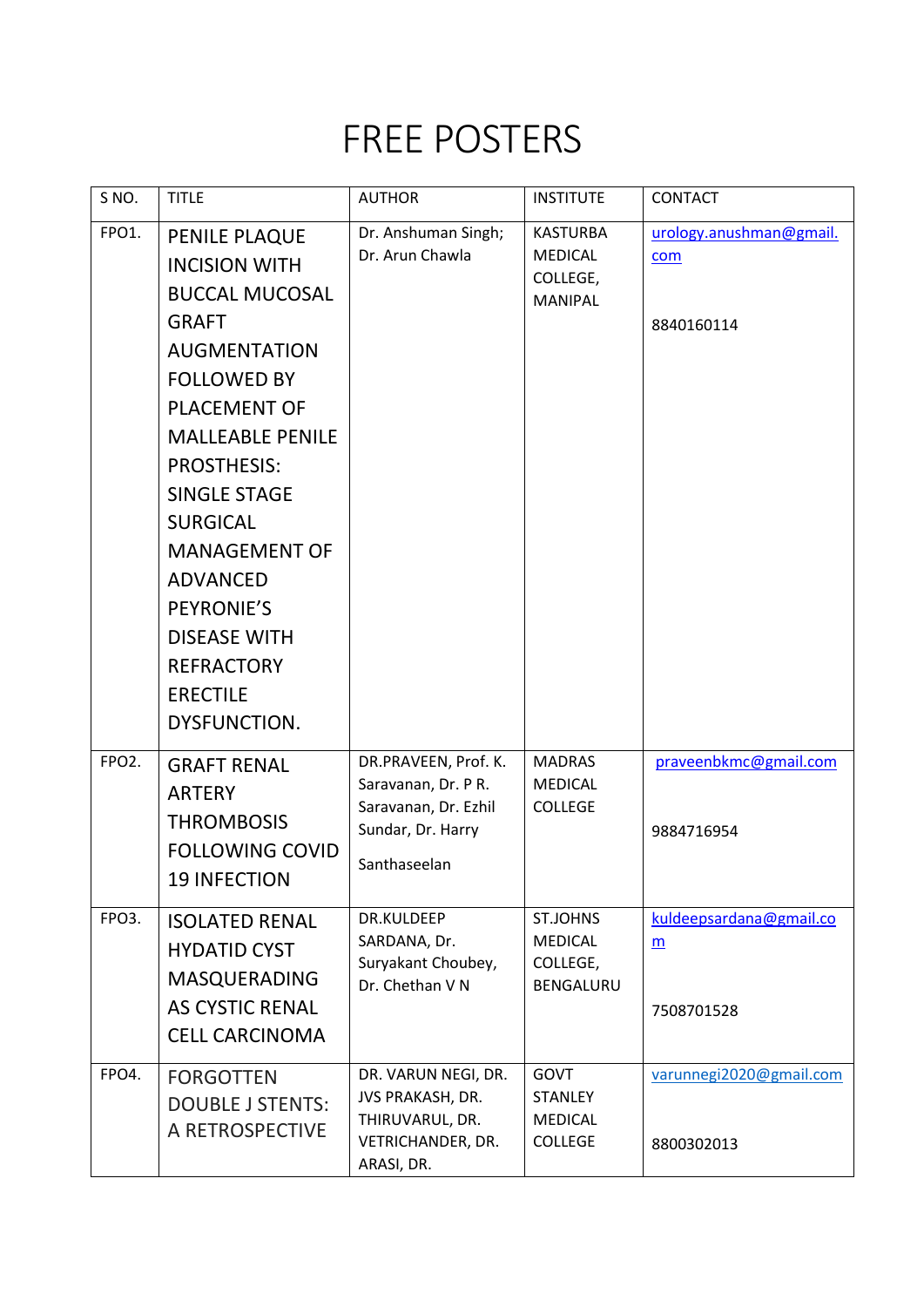|              | <b>STUDY DURING</b><br><b>COVID ERA</b>                                                                                                                            | ARUNUMAR<br>PARANJOTHI, DR.<br>NATARAJAN                                                                                                                                                   |                                                                                                                    |                                              |
|--------------|--------------------------------------------------------------------------------------------------------------------------------------------------------------------|--------------------------------------------------------------------------------------------------------------------------------------------------------------------------------------------|--------------------------------------------------------------------------------------------------------------------|----------------------------------------------|
| FPO5.        | A PRIMARY<br>ADRENAL<br><b>NEUROENDOCRINE</b><br><b>TUMOUR IN A</b><br>YOUNG BOY- A<br><b>CASE REPORT</b>                                                          | DR.ASIF IQBAL I K,<br>Manikandan M,<br>Shanmughadas K.V,<br>Rajeevan A.T,<br>Dineshan K.M,<br>Venugopalan A.V                                                                              | <b>GOVT</b><br><b>MEDICAL</b><br>COLLEGE,<br><b>KOZHIKODE</b>                                                      | asifigbalurology@gmail.co<br>m<br>7736640083 |
| <b>FPO6.</b> | <b>RIRS IN CASE OF</b><br><b>CROSSED RENAL</b><br><b>ECTOPIA WITHOUT</b><br><b>FUSION: A CASE</b><br><b>REPORT</b>                                                 | DR. SHREAS M. D,<br>DR.J.<br>SIVASANKAR, DR.<br>R BHARGAVI, DR.<br>K.<br><b>MUTHURATHINA</b><br>M                                                                                          | <b>GOVTROYA</b><br><b>PETTAH</b><br>HOSPITAL,<br><b>GOVT</b><br><b>KILPAUK</b><br><b>MEDICAL</b><br><b>COLLEGE</b> | mdshreyas@gmail.com<br>8904600391            |
| FPO7.        | <b>SPONTANEOUS</b><br><b>CALYCEAL</b><br><b>DIVERTICULUM</b><br><b>RUPTURE</b><br><b>SECONDARY TO</b><br><b>OBSTRUCTIVE</b><br><b>DISTAL URETERIC</b><br>CALCULUS. | DR.MAYUR DUDHAT,<br>DR. G. SIVASANKAR,<br>DR. J. SIVABALAN,<br>DR. R. BHARGAVI,<br>DR.K.<br>MUTHURATHINAM.                                                                                 | <b>GOVT</b><br><b>KILPAUK</b><br><b>MEDICAL</b><br>COLLEGE,<br><b>CHENNAI</b>                                      | dudhatmayur2000@gmail.<br>com<br>8866778843  |
| FPO8.        | <b>RARE VARIETY OF</b><br><b>PARATESTICULAR</b><br>TUMOR - A CASE<br><b>REPORT</b>                                                                                 | DR.ASHISH PAL, Dr.<br><b>MANIMARAN,</b><br>DR.T.GNANASEKARA<br>N,<br>DR.P.<br><b>PRABHAKARAN</b><br>DR.K.<br>MURALIDHARAN,<br>DR.J. INDUJA,<br>DR. P. VIJAYAKUMAR,<br><b>DR.RETHINAVEL</b> | <b>MADURAI</b><br><b>MEDICAL</b><br>COLLEGE,<br><b>MADURAI</b>                                                     | palashish@gmail.com<br>7060000280            |
| FPO9.        | <b>IATROGENIC</b><br><b>URETERO-</b>                                                                                                                               | DR.SAYYAD,<br>Prakash JVS,<br>Thiruvarul                                                                                                                                                   | <b>STANLEY</b><br><b>MEDICAL</b>                                                                                   | dr.alimohammed31@gmail<br>.com               |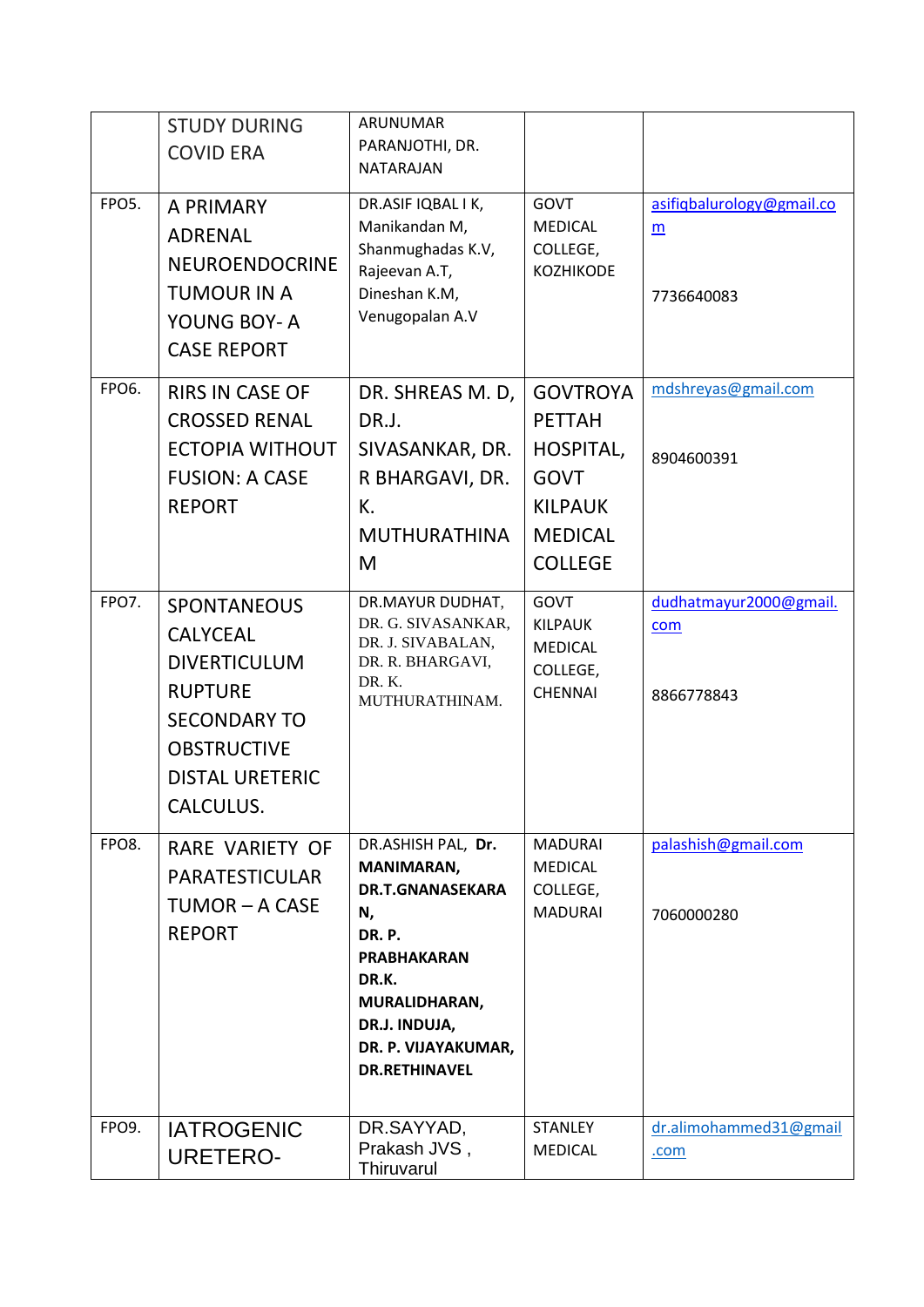|        | <b>VAGINAL</b><br>IT'S<br><b>FISTULA-</b><br><b>CLINICAL</b><br><b>PRESENTATION</b><br><b>DIAGNOSIS</b><br><b>AND</b><br><b>MANAGEMENT:</b><br><b>OUR</b><br><b>INSTITUTIONAL</b><br><b>EXPERIENCE</b> | PV, Vetrichandar<br>S, Arasi<br>KV, Arunkumar P,<br>Natarajan V                             | COLLEGE,<br><b>CHENNAI</b>                                                    | 7045498576                                    |
|--------|--------------------------------------------------------------------------------------------------------------------------------------------------------------------------------------------------------|---------------------------------------------------------------------------------------------|-------------------------------------------------------------------------------|-----------------------------------------------|
| FPO10. | <b>AMYLOIDOSIS OF</b><br><b>URINARY</b><br><b>BLADDER- A RARE</b><br><b>ENTITY</b>                                                                                                                     | DR.IMRAN KHAN, Dr<br>Vinod Kumar P, Dr<br>Maneesh Sinha                                     | <b>NU</b><br>HOSPITALS,<br>BENGALURU                                          | Imkh84@gmail.com<br>9167361252                |
| FPO11. | A CASE OF ECTOPIC<br><b>NON</b><br><b>FUNCTIONING</b><br><b>DUPLICATED</b><br><b>KIDNEY WITH</b><br><b>URETEROCELE IN</b><br><b>ADULT</b>                                                              | DR. SANJU, DR R<br>GOVINDARAJAN, DR.<br>K SUBRAMANIYAN                                      | MMC,CHENN<br>AI                                                               | sanju89rulz@gmail.com<br>9790660592           |
| FPO12. | <b>COLONIC INJURY</b><br><b>DURING</b><br><b>PERCUTANEOUS</b><br><b>NEPHROLITHOTOM</b><br><b>Y: A CASE REPORT</b>                                                                                      | DR.PRAVEEN, Dr<br>.G.Sivasankar,<br>Dr.J.Sivabalan,<br>Dr.R.Bhargavi,<br>Dr.K.Muthurathinam | <b>GOVT</b><br><b>KILPAUK</b><br><b>MEDICAL</b><br>COLLEGE,<br><b>CHENNAI</b> | praveendambal5@gmail.co<br>m<br>9008843405    |
| FPO13. | <b>UNUSUAL</b><br><b>PRIMARY RENAL</b><br><b>TUMOR IN YOUNG</b><br>$WOMAN - A CASE$<br><b>REPORT</b>                                                                                                   | DR.CHANNABASAVAR<br>AJ HOSANGADI,<br>kathir, Dr Kuppurajan<br>N                             | KMCH,<br><b>COIMBATORE</b>                                                    | Channabasavaraj.3@gmail.<br>com<br>8904521763 |
| FPO14. | <b>GIANT RENAL CELL</b><br><b>CARCINOMA WITH</b><br>NO METASTASIS: A<br><b>CASE REPORT</b>                                                                                                             | DR ABHISANTH, DR PR<br>SARAVANAN, DR K<br>SARAVANAN                                         | <b>MADRAS</b><br>MEDICAL<br>COLLEGE,<br><b>CHENNAI</b>                        | drabhishant@gmail.com<br>9787061336           |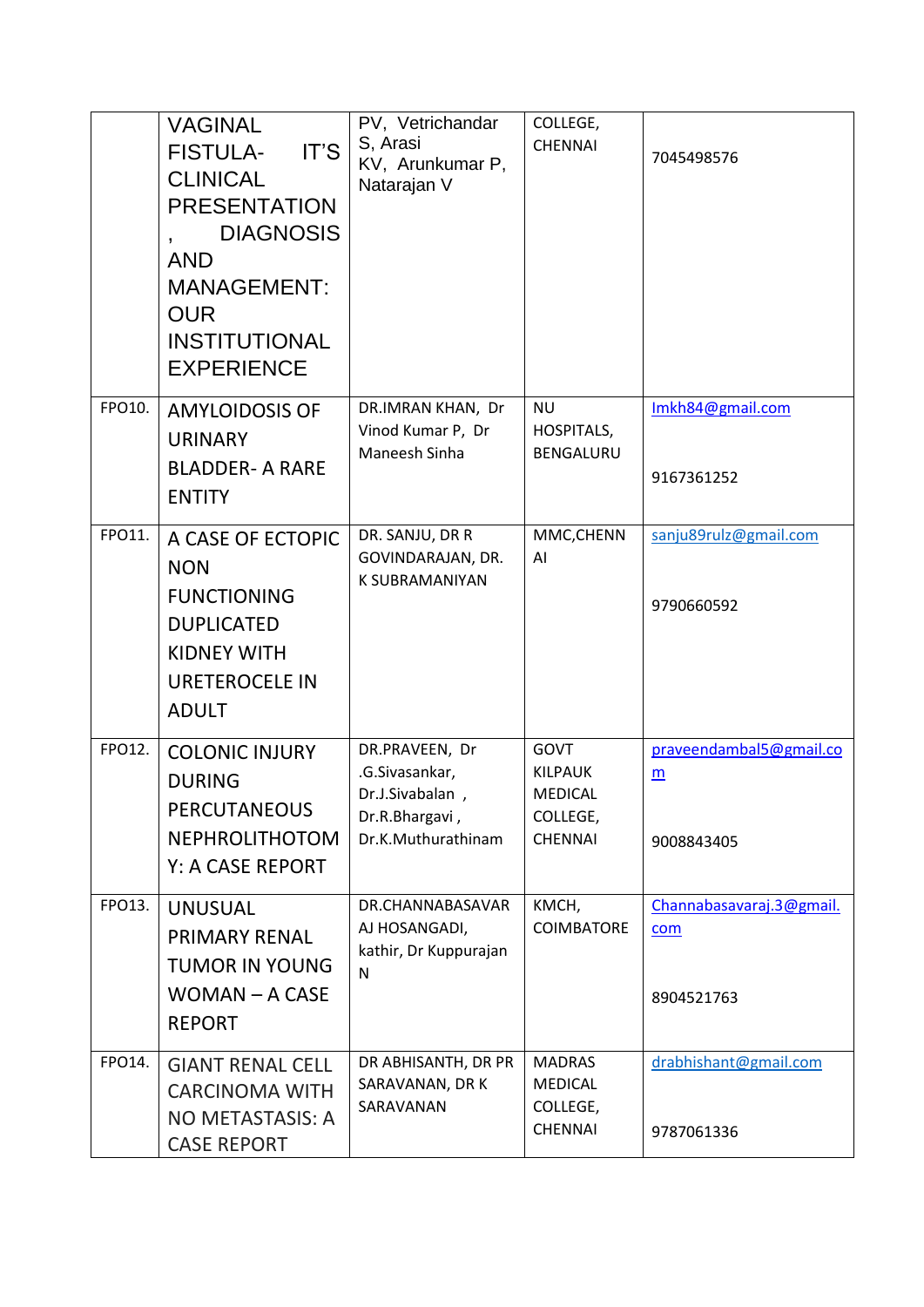| FPO15. | <b>GIANT URETHRAL</b><br><b>CALCULUS IN</b>                                                                                      | DR R K RAJESH, DR V<br>RAJAGOPAL, DR<br><b>DVSLN SHARMA</b>                                                              | <b>APOLLO</b><br>HOSPITALS,<br><b>HYDERABAD</b>                                               | rajeshramakrishna3@gmail<br>.com                 |
|--------|----------------------------------------------------------------------------------------------------------------------------------|--------------------------------------------------------------------------------------------------------------------------|-----------------------------------------------------------------------------------------------|--------------------------------------------------|
|        | <b>ANTERIOR</b><br><b>URETHRAL</b><br><b>DIVERTICULUM</b>                                                                        |                                                                                                                          |                                                                                               | 9700129624                                       |
| FPO16. | <b>MULTIFACETED</b><br><b>APPROACH IN</b><br><b>MANAGEMENT OF</b><br><b>UROLITHIASIS IN</b><br><b>HORSESHOE</b><br><b>KIDNEY</b> | DR.KIREETI,<br>Prakash JVS,<br>Thiruvarul PV,<br>Vetrichandar S,<br>Arasi KV,<br>Arunkumar<br>Paranjothi,<br>Natarajan V | <b>STANLEY</b><br><b>MEDICAL</b><br>COLLEGE,<br><b>CHENNAI</b>                                | kireeti.gollamandala@gmai<br>I.com<br>9581650663 |
| FPO17. | THE INFECTION<br><b>MASQUERADING</b><br>AS CANCER OF THE<br><b>URINARY</b><br>BLADDER,<br>MALAKOPLAKIA -<br>A CASE REPORT        | <b>DR.KIRON</b><br>KRISHNAPRASAD, Dr<br>Darsan Sadasivan, Dr<br>M Nazar                                                  | <b>GOVT TD</b><br><b>MEDICAL</b><br><b>COLLEGE AND</b><br>HOSPITAL,<br>ALAPPUZHA              | koolnorik@gmail.com<br>8291091687                |
| FPO18. | <b>LATE</b><br><b>PRESENTATION OF</b><br><b>BILATERAL RENAL</b><br><b>HILAR INJURY</b>                                           | DR.JEFFREY, Dr. Harry<br>Santhaseelan, Dr.<br>Ezhil Sundar, Dr. PR<br>Saravanan, Dr. K<br>Saravanan                      | <b>MADRAS</b><br><b>MEDICAL</b><br><b>COLLEGE</b>                                             | jeffreygashiq@gmail.com<br>8300100488            |
| FPO19. | <b>RENAL CELL</b><br><b>CARCINOMA IN</b><br><b>CROSSED FUSED</b><br><b>ECTOPIA: A RARE</b><br><b>CASE SCENARIO</b>               | DR. HIMANSHU<br>PANDEY, DR. S<br>VASUDEVAN                                                                               | <b>GOVERNMEN</b><br><b>T MEDICAL</b><br><b>COLLEGE</b><br><b>THIRUVANAT</b><br><b>HAPURAM</b> | himanshu.pandey213@gm<br>ail.com<br>9340847773   |
| FPO20. | A RARE FINDING<br>OF CONGENITAL<br>MEGA-<br><b>POLYCALYCOSIS</b><br><b>WITH</b><br><b>OBSTRUCTIVE</b>                            | DR.MAYANK GARG,<br>chengalvarayan G,<br>Govindarajan R,<br>Saravanan K                                                   | <b>MADRAS</b><br><b>MEDICAL</b><br><b>COLLEGE</b>                                             | dr.mayankgarg11@gmail.c<br>om<br>9901669320      |